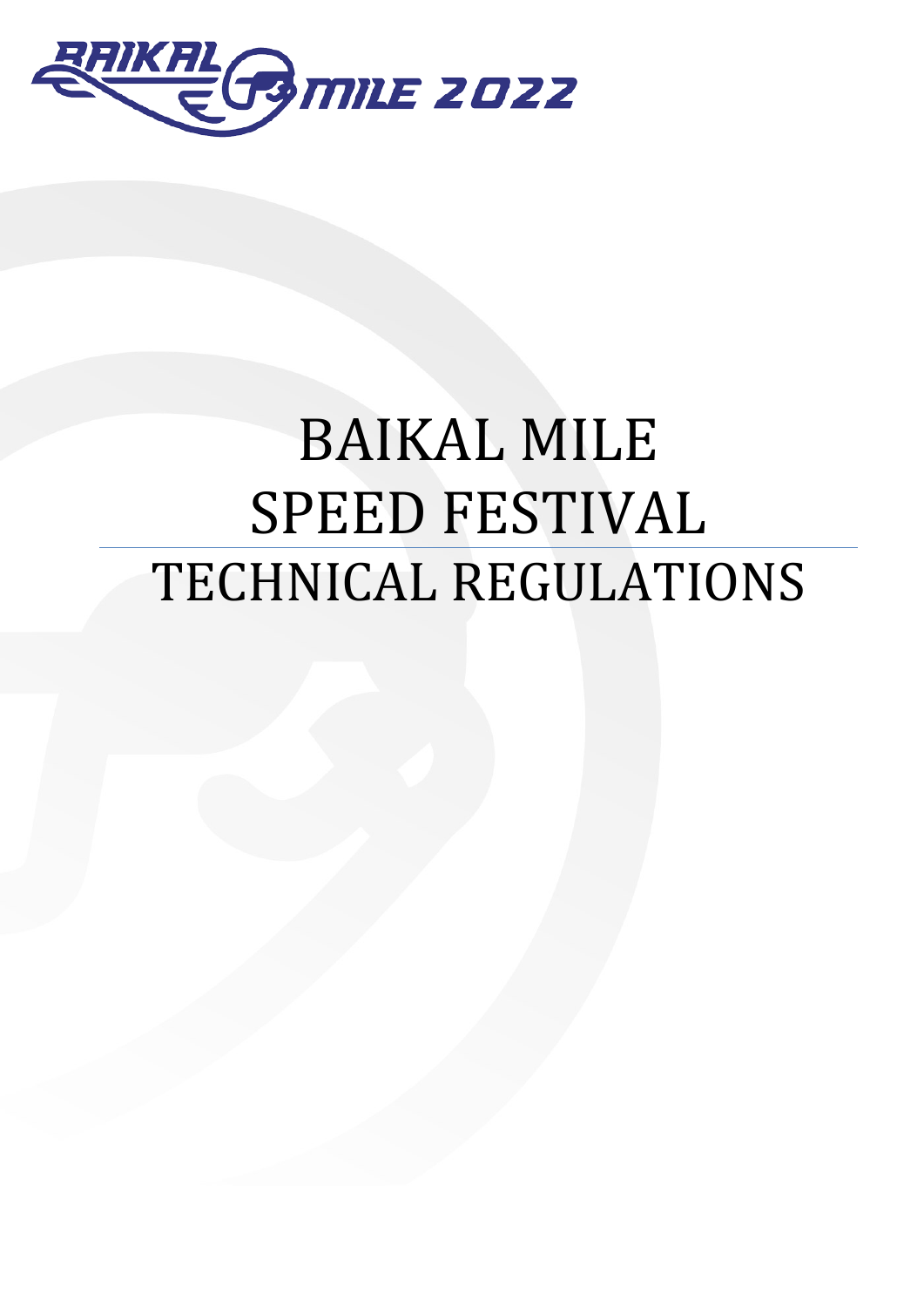

# **TABLE OF CONTENT**

| <b>PARAGRAPH</b> |                                                        |                |
|------------------|--------------------------------------------------------|----------------|
| 1.               |                                                        | $\overline{2}$ |
| 1.1.             |                                                        | $\overline{2}$ |
| 1.2.             |                                                        | 3              |
| 1.3.             |                                                        | 3              |
| 1.4.             |                                                        | 3              |
| 2.               |                                                        | 4              |
| 2.1.             |                                                        | 4              |
| 2.2.             | Motorcycle technical specifications & requirements     | 4              |
| 2.3.             |                                                        | 8              |
| 2.4.             |                                                        | 9              |
| 2.5.             |                                                        | 10             |
| 2.6.             |                                                        | 19             |
| 3.               |                                                        | 26             |
| 3.1.             |                                                        | 26             |
| 3.2.             | Technical specifications & requirements to automobiles | 26             |
| 3.3.             |                                                        | 31             |
| 3.4.             |                                                        | 32             |
| 3.5.             |                                                        | 33             |
| 3.6.             |                                                        | 35             |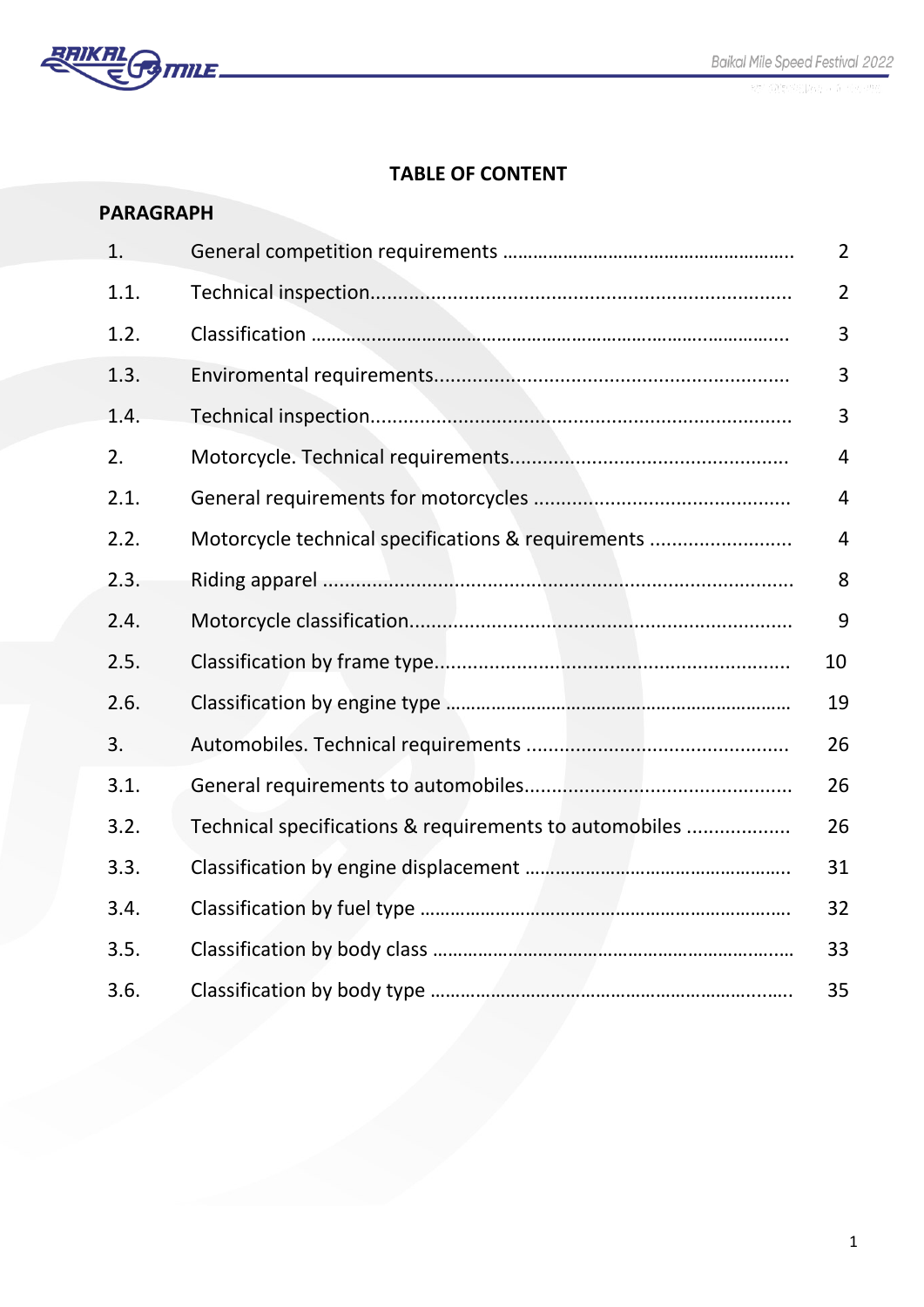

## **1. GENERAL COMPETITION REQUIREMENTS**

The primary responsibility for the safe condition and operation of a vehicle in compliance with all applicable rules and regulations rests with the vehicle's owners and drivers. The main concern of the «Speed Enthusiasts» Ltd (hereinafter referred to as the Organizer) is to provide a place to conduct events. Strict adherence to the minimum standards set forth in this document is extremely important. IT IS THE RESPONSIBILITY OF THE DRIVERS AND OWNERS OF ANY RACE VEHICLE TO BE THOROUGHLY ACQUAINTED WITH THE RULES HEREIN AND COMPLY WITH THEM.

## NOTICE:

Land Speed Racing is a dangerous sport that carries with it the possibility of serious injury or death.

Either the participant accepts the risk or does not participate in the event.

## **1.1. TECHNICAL INSPECTION**

Each participating vehicle shall pass Technical Inspection before the competitions.

VEHICLES PRESENTED FOR INSPECTION SHALL BE IN RACE-READY CONDITION.

In case of class change, re-inspection will be required. Failure to obtain such reinspection will ensue in the annulation of all results.

VEHICLES EXHIBITING ILL-HANDLING, FIRES, ETC. ON THE COURSE SHALL BE RE-INSPECTED AND MAY BE BARRED FROM FURTHER COMPETITION. All vehicles to be re-inspected shall be presented to the inspection area.

During the inspection, the Technical Inspection Committee may assign a speed limit to the vehicle. A special sticker will be applied to the vehicle and the speed limit will be noted in the vehicle Log Book. This sticker must remain in its place until the vehicle is made to conform to the published rules of the class.

Under penalty of disqualification or permanent ban, no modifications are permitted to either vehicle equipment or driver gear after passing Technical Inspection unless coordinated with the Technical Inspection. This includes any changes in vehicle condition due to breakdowns or failures, flat or damaged tires, illhandling, fires or any other reason. It is the participant's or driver's responsibility to resubmit the vehicle to Technical Inspection for approval of any changes.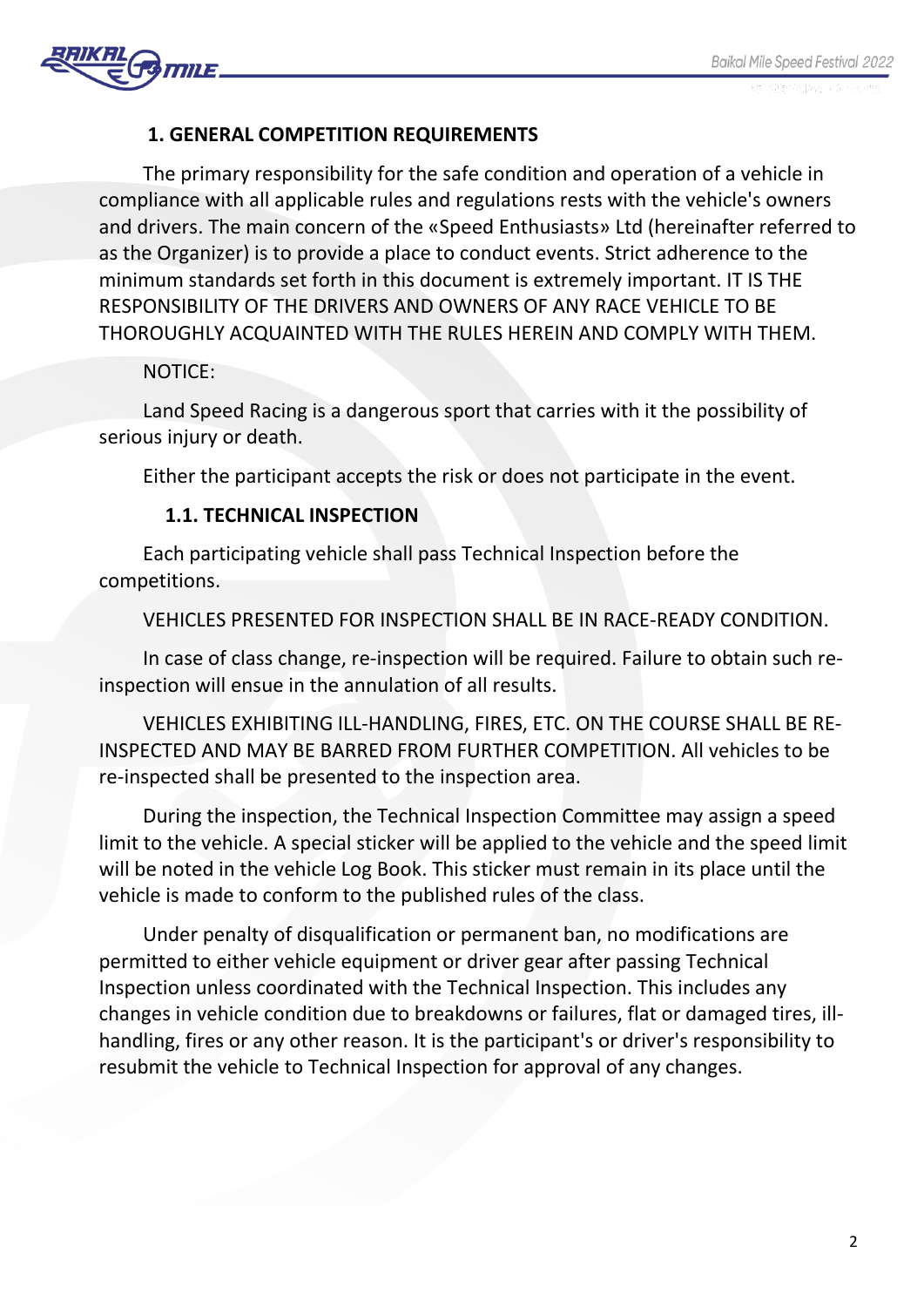

## **1.2. CLASSIFICATION**

It is the responsibility of the owner and/or driver to enter a vehicle in its proper class. However, a vehicle is a subject to class verification by the Technical Inspection at any time.

If an appropriate class exists, a vehicle shall run in that class. Any vehicle, which is not legal for any class, but meets the technical requirements, may be allowed to run for «Time Only». Competitors who have not found a suitable class (p. 2.4.-2.6., 3.3.-3.6.), should contact the Organizer (contact details are in p. 1.4.) who will consider creating a new class for your vehicle.

Vehicle class must be determined in the Entry Form.

In all cases and regardless of any contradictory information in the Entry Form, the vehicle class must be indicated.

## **1.2.1. Class change**

A class change is defined as an engine displacement change, a change from Gas to Fuel, from an atmospheric to a supercharged engine or a body change. A class change will require a complete re-inspection of the vehicle, issuing a new registration number, filling out a new Entry Form.

## **1.3. ENVIROMENTAL REQUIREMENTS**

All vehicles must not have any leaks of technical liquids. Technical Inspection will include leak check. In case of any leak detection the vehicle may not be allowed to take part in the competitions.

Any service related to the filling and draining of technical liquids, fueling and refueling must be carried out strictly in special zone, excluding the leakage of liquids to the ice surface of the lake.

# **1.4. TECHNICAL INSPECTION**

Requests for rules, technical and safety regulations should be sent to e-mail tech@baikalmile.com.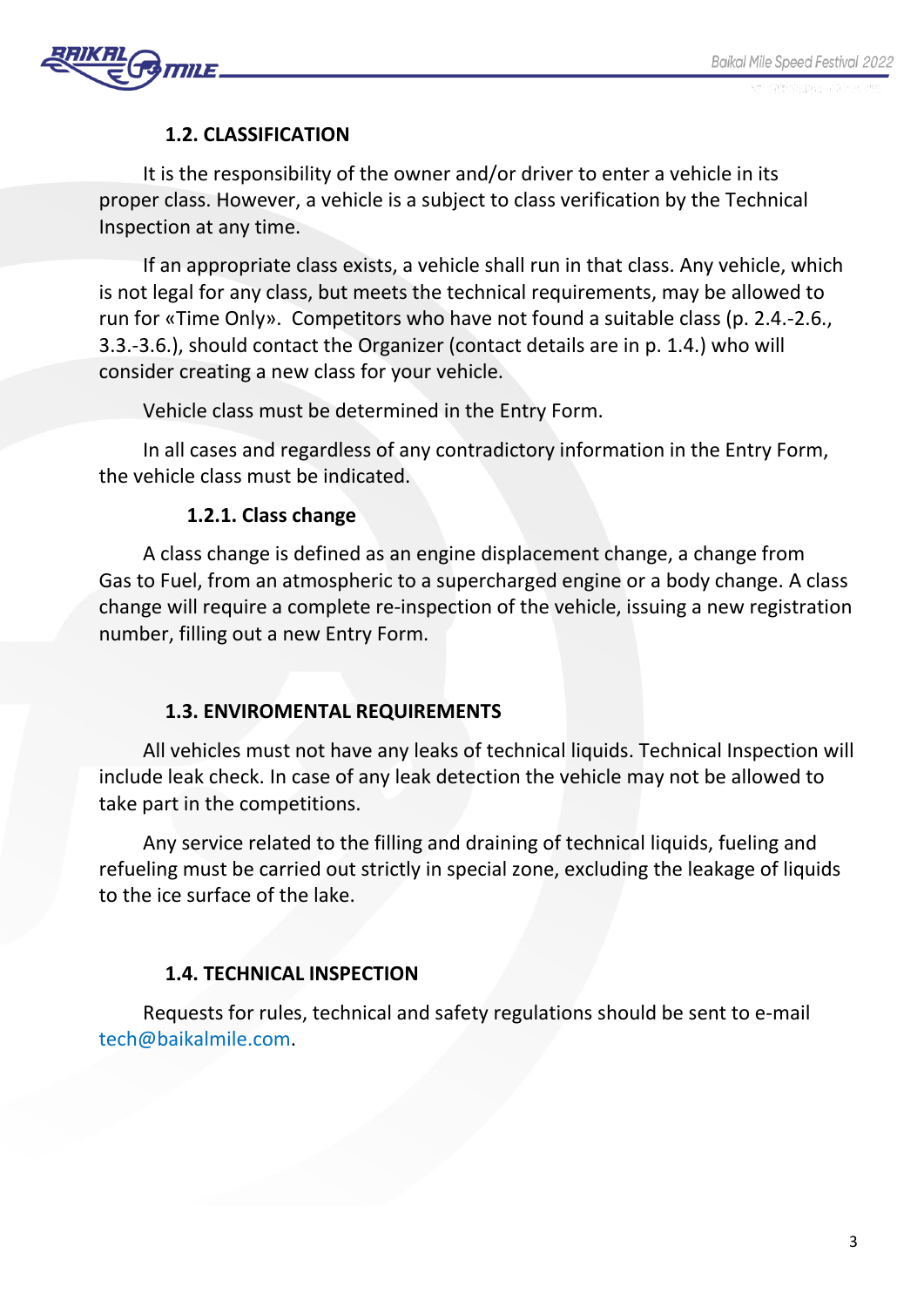

## **2. MOTORCYCLE. TECHNICAL REQUIREMENTS**

Following are the rules governing motorcycles participating in the «Baikal Mile» competition.

## **2.1. GENERAL REQUIREMENTS FOR MOTORCYCLES**

#### **2.1.1. Appearance**

All motorcycles, participating in the event, shall pass the Technical Inspection and be presented in a neat appearance. All owners, riders and crew members are responsible for the maintenance of their pit area and will be expected to present a neat and respectable appearance.

## **2.1.2. OEM/original**

The term «OEM» or «original» is defined as a manufacturer's original equipment for the particular make, model and year of the motorcycle.

# **2.2. MOTORCYCLE TECHNICAL SPECIFICATIONS & REQUIREMENTS**

## **2.2.1. Engine shut-off requirements**

## **2.2.1.1. Engine stop switch**

All motorcycles must be equipped with a kill switch that is able to stop a running engine, remain shut off once activated, and be operated without removing the rider's hands from the handlebar grips.

# **2.2.1.2. Engine emergency kill switch lanyard**

All motorcycles must be equipped with a tether-type mechanical device attached to the vehicle and the rider so the engine is shut off if separating the rider from the motorcycle.

## **2.2.2. Throttle**

A self-closing throttle must be fitted to all motorcycles.

# **2.2.3. Headlights and lenses**

All plastic or glass elements of headlights and lenses must be taped to fix in case of damage. Lamps inside may be rendered inoperative.

## **2.2.4. Mirrors**

Mirrors must be removed unless integrated into the fairing. The mirror glass integrated into the fairing shall be taped or removed.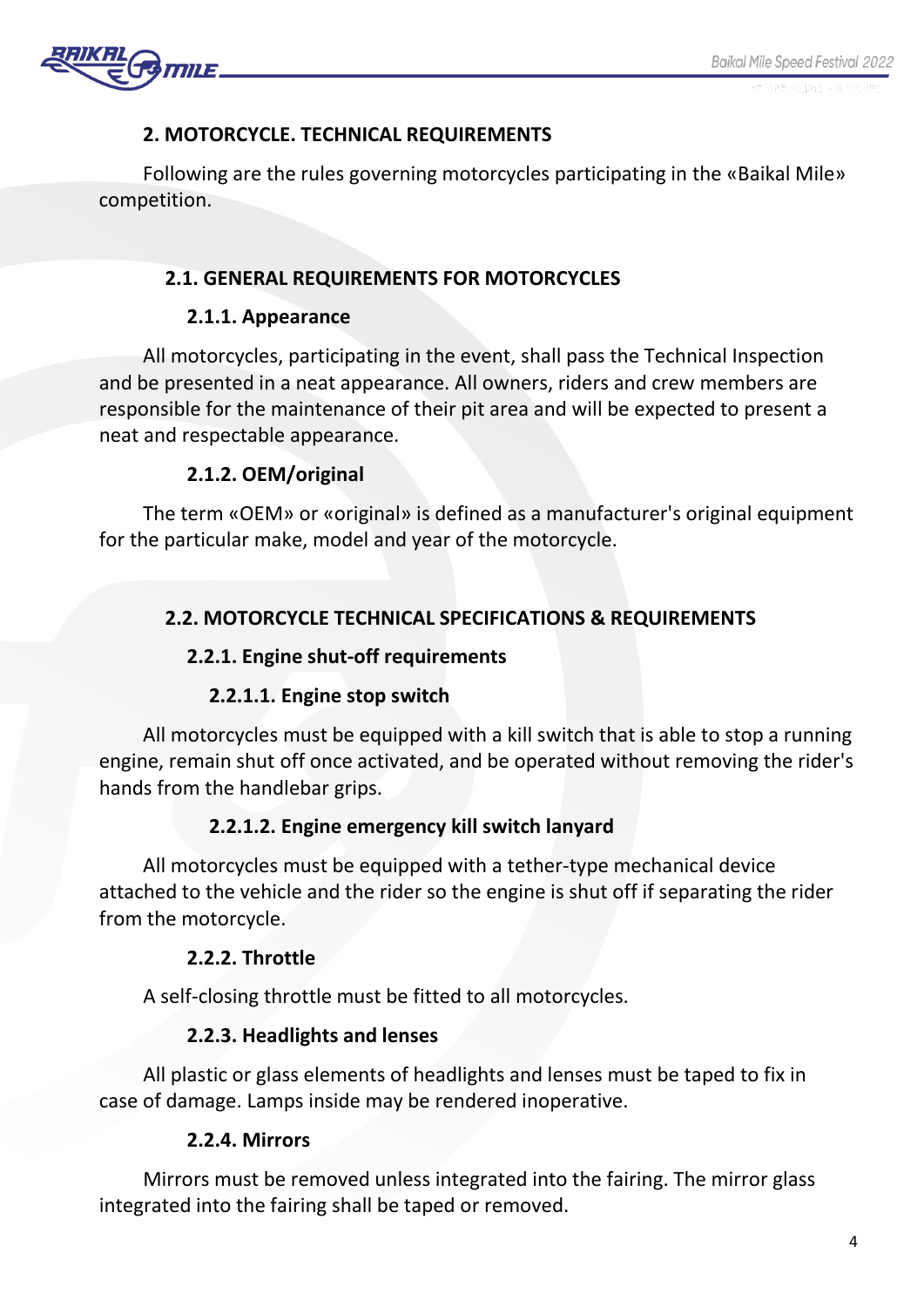

## **2.2.5. Tire requirements**

All tires must have been produced within the last 5 years as of the date of the current event.

For 1-mile race distance tires designed for use on the drive wheel in drag racing will not be allowed.

It is the responsibility of the participant to check inflation pressures and tire and wheel condition immediately before and after every run.

All motorcycles, including sidecars, must use tires with corresponding speed index. The required speed rating is governed by the record speed in the class entered. Required speed indexes are indicated in Table 1.

| <b>Maximum allowed speed</b> | <b>Tire speed index</b> |
|------------------------------|-------------------------|
| $100$ km/h                   | I                       |
| 110 km/h                     | К                       |
| 120 km/h                     | L                       |
| 130 km/h                     | M                       |
| 140 km/h                     | N                       |
| 150 km/h                     | P                       |
| 160 km/h                     | Q                       |
| 170 km/h                     | R                       |
| 180 km/h                     | S                       |
| 190 km/h                     | Τ                       |
| 200 km/h                     | U                       |
| 210 km/h                     | H                       |
| 240 km/h                     | ٧                       |
| 270 km/h                     | W                       |
| 300 km/h                     | Y                       |
| >240 km/h                    | Z or ZR                 |

Table 1.

During the inspection, the Technical Inspection Committee may verify tires production dates and speed indexes.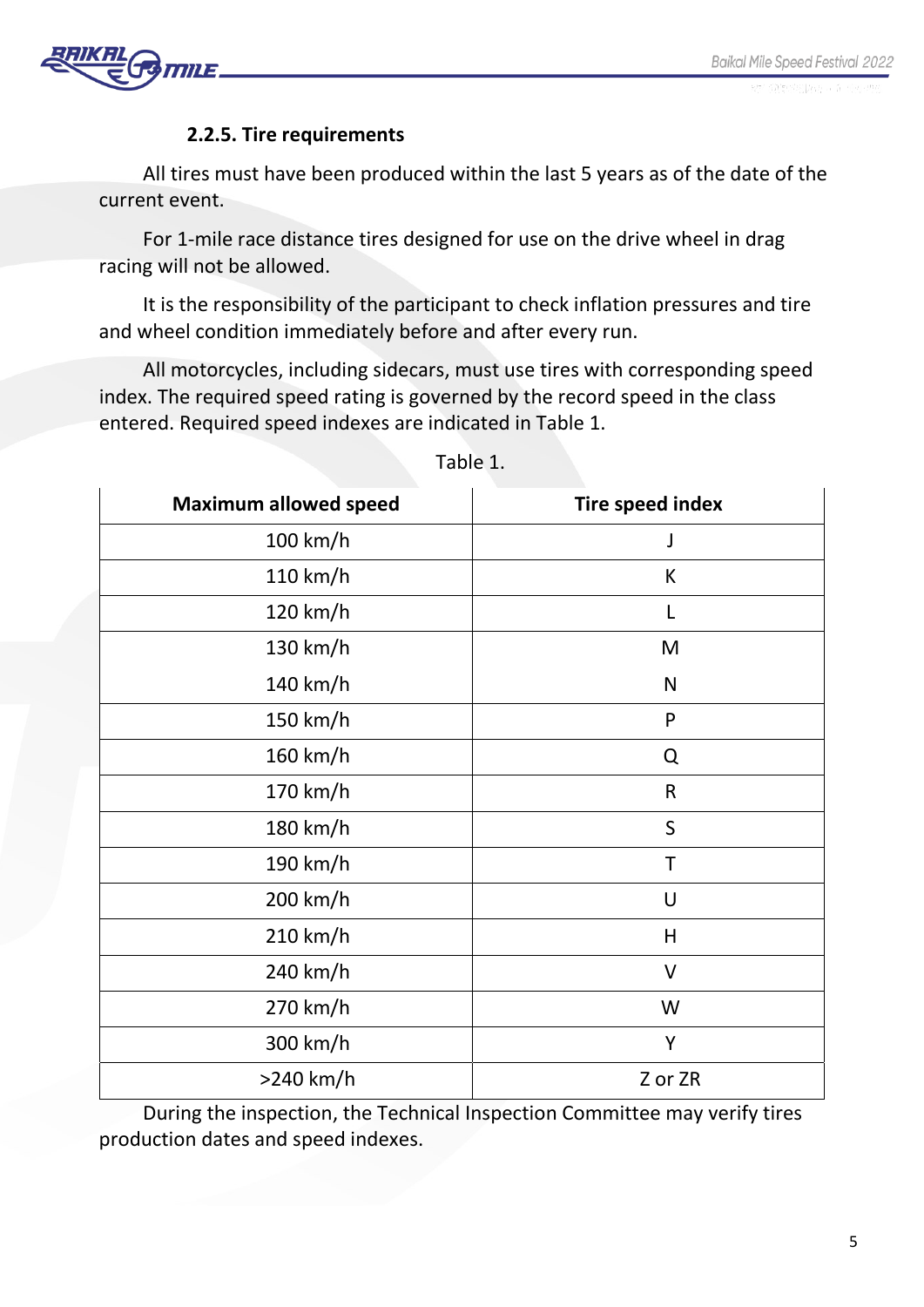

## **2.2.6. Studs**

It is obligatory to use studs in all classes.

The minimum height of the stud is 7 mm, the maximum height is 28 mm.

The minimum height of the stud for motorcycle with sidecar and trike is not regulated.

Studding with screws, dowels and other improvised means is allowed, but may entail a speed limit.

It is the responsibility of the owner/driver to ensure correct studding.

During the inspection, the Technical Inspection Committee will verify studding of tires before the competitions.

Participants may agree in advance with the Technical Inspection Committee on the choice of tires and studs by e-mail (contact details are in p. 1.4.).

Vehicles participating in classes SC (sidecar) and Т (trike) are allowed to have no studs, if the vehicle is not structurally able to reach a speed over 60 km/h. Absence of studs must be agreed with the Technical Inspection Committee electronically in advance.

# **2.2.7. Wheels**

It is highly recommended that strict attention should be paid to wheel alignment, wheel balance, spoke tension, tires and studs run-out.

# **2.2.8. Gasoline**

The addition of a power additive or changes of any nature (other than oil designated for lubrication only) to GASOLINE is prohibited. The penalty for violation of this standard is disqualification.

# **2.2.9. Fuel**

In F classes (fuel) any approved liquid fuel may be use.

# **2.2.10. Unsafe motorcycle**

If the Technical Inspector or Starter marshal determines that the motorcycle is unsafe, it is not allowed to participate in the event.

# **2.2.11. Wheel retention**

All axle-retaining nuts, pinch bolts, axle caps and axles must be securely fastened by wire ties or other visually distinguishable means. Lock washers, self-locking nuts or thread-locking compounds do not meet this requirement.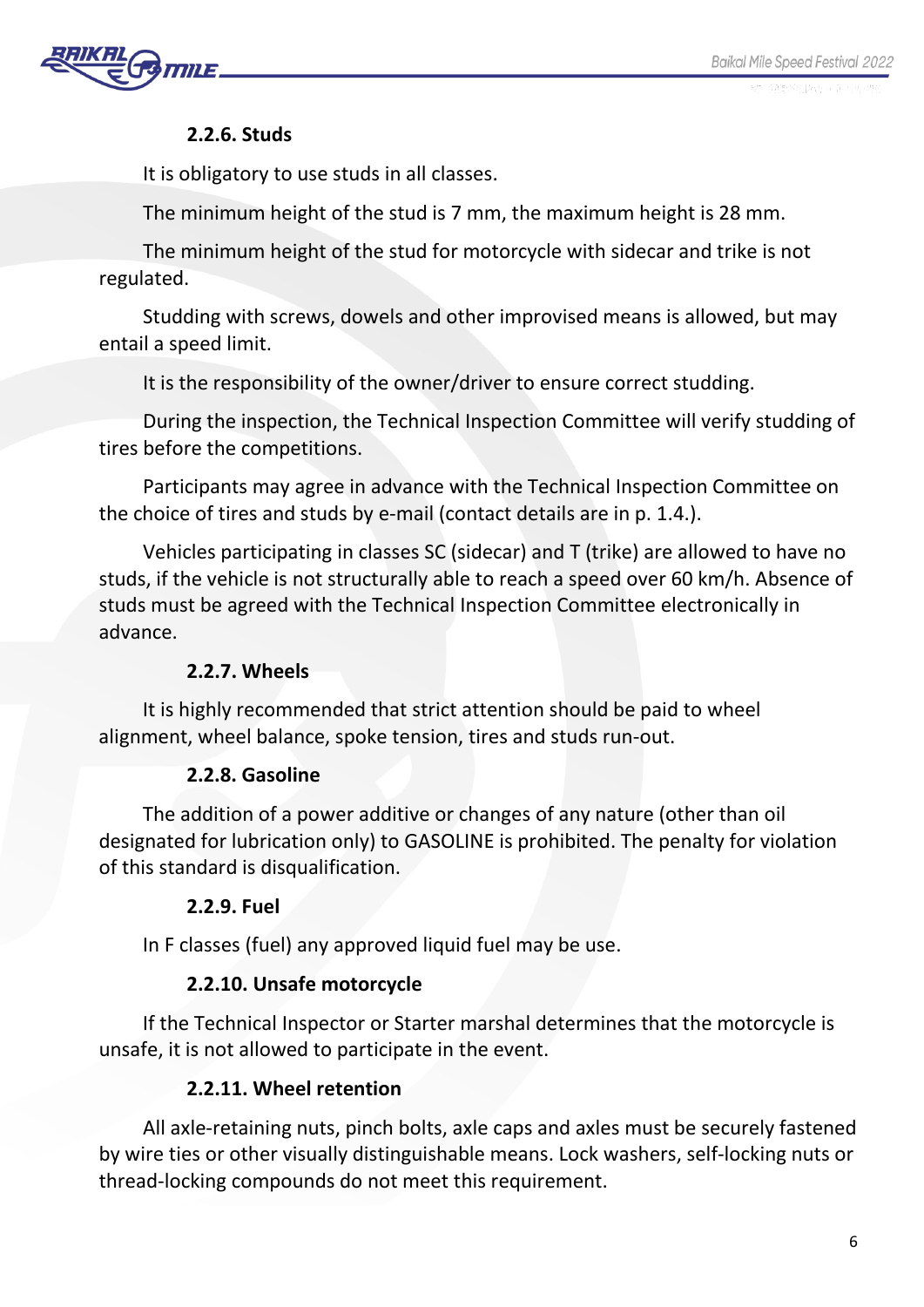27 GENAME - 1 EX

These requirements do not apply to the serial production class (P).

#### **2.2.12. Tow starts**

Dead motor tow starts are not permitted.

#### **2.2.13. Steering damper**

The steering damper must be used on all vehicles in all classes.

#### **2.2.14. Exhaust system**

All exhaust system outlets must be directed away from rider, the rear tire and the course surface. All blow-off valves, waste gates and burst panels must point away from the rider.

#### **2.2.15. Nitrous oxide systems**

Nitrous oxide bottles and lines are considered to be a part of the fuel system and governed by all fuel system requirements (p. 2.2.19.).

Nitrous oxide bottles must be securely mounted with steel straps. When competing in the class G (gasoline), all nitrous oxide bottles, lines and solenoids must be removed. Injectors may be removed or capped.

The nitrous oxide bottle pressure relief valve shall be vented away from the engine and rider.

Nitrous oxide systems must be equipped with a device, that shuts off the nitrous oxide in case the rider gets separated from the motorcycle.

## **2.2.16. Chain/belt guard**

All chain or belt-driven motorcycle entries must be equipped with a chain or belt guard. Guards must be securely mounted in at least two places.

#### **2.2.17. Brakes**

The braking system must be operative and provide necessary deceleration.

#### **2.2.18. Ballast**

Ballast may be used in all categories. All ballast must be located ahead of the rear axle (except Sidecars and Streamliners). Ballast must be securely mounted with bolts to the frame structure. Ballast must not be used to streamline the vehicle.

#### **2.2.19. Fuel systems**

The complete fuel system must be well constructed and securely mounted. The tank filler cap must be securely mounted.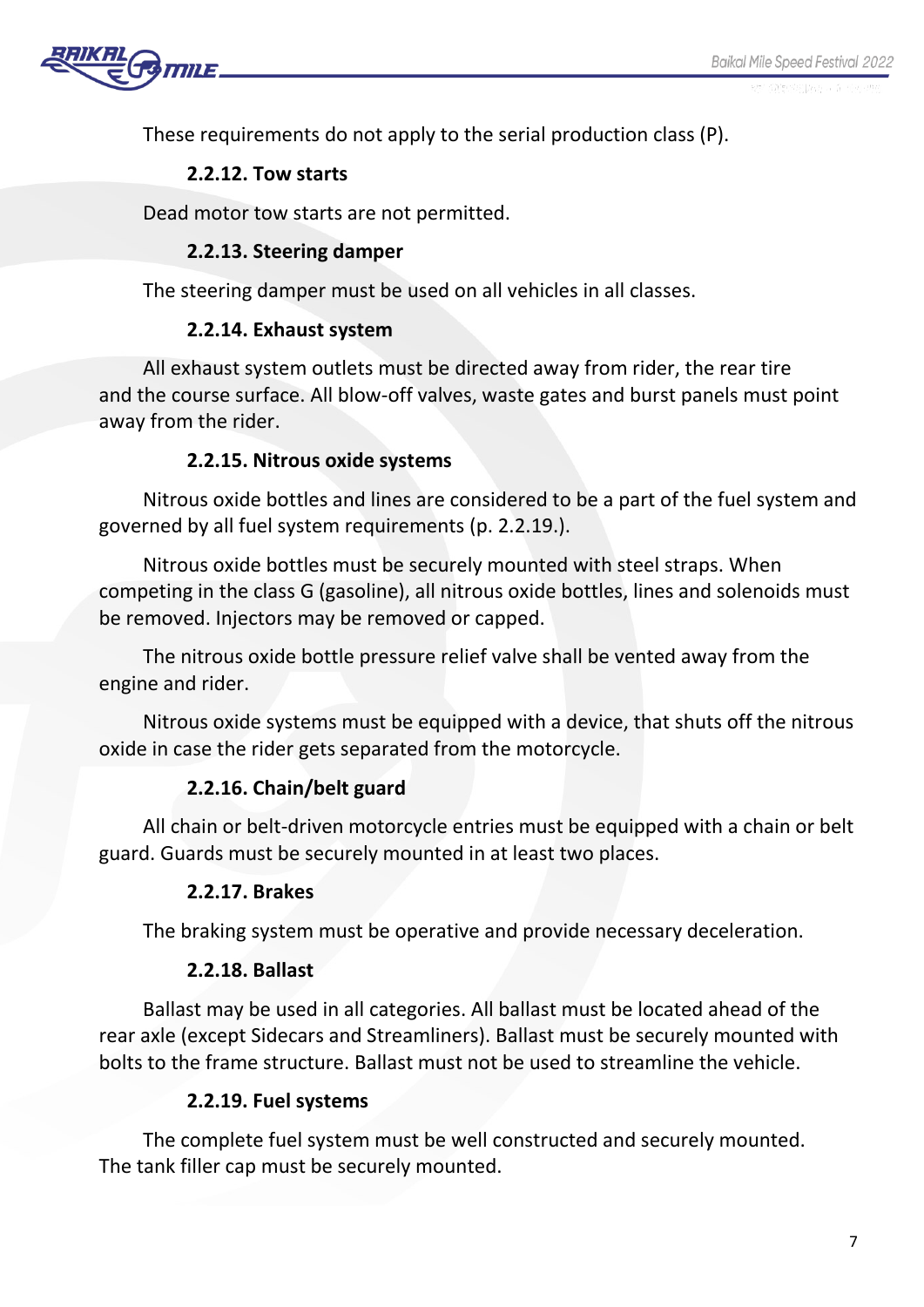

Plastic fuel lines are not permitted, except certified clear fuel lines. All fuel lines, which are not using original fittings, must use a metal clamp on each connection of flexible fuel line. Nitrous oxide cylinders or any other type of oxidizer cylinders are considered the same as fuel tanks.

The fuel tank must be of sufficient capacity to provide a reserve of fuel to pass the track and return to the pit area (total length of the track - not less than 6.6 km).

## **2.2.20. Batteries**

All batteries must be properly secured with metal hold-downs, framework and fasteners. The use of the original battery holder may not be sufficient.

## **2.2.21. Windshields and windscreens**

All windshields and windscreens must be made of shatter-resistant plastic, such as polycarbonate (Lexan).

## **2.3. RIDING APPAREL**

All motorcycle riders are required to use the following riding equipment.

## **2.3.1. Rider's helmet**

All riders must wear a full-face helmet with face shield (Modular or Integral), which must meet Snell Foundation, ECE, DOT specifications. No open face helmets are allowed. Helmets must be undamaged, unmodified and in serviceable condition. Eyeglasses, worn under the helmet, must be shatterproof.

# **2.3.2. Leathers**

All riders must wear motorcycles leather or textile suit. Textile suit is allowed for races at speeds less than 200 km/h. The suit must be one piece or consist of two pieces connected by a zipper. All leather suits must have a zipper at least 300 degrees.

## **2.3.З. Boots**

All riders must wear zipper, buckle or lace-up leather motorcycle boots at least 20 cm high (8 inches).

# **2.3.4. Gloves**

All riders must wear motorcycle leather gloves that cover the entire hand and fingers with a minimum 5cm (2 inch) gauntlet cuff and wrist enclosure. Additional safety features such as knuckle, palm and/or finger protection with other engineered materials are acceptable.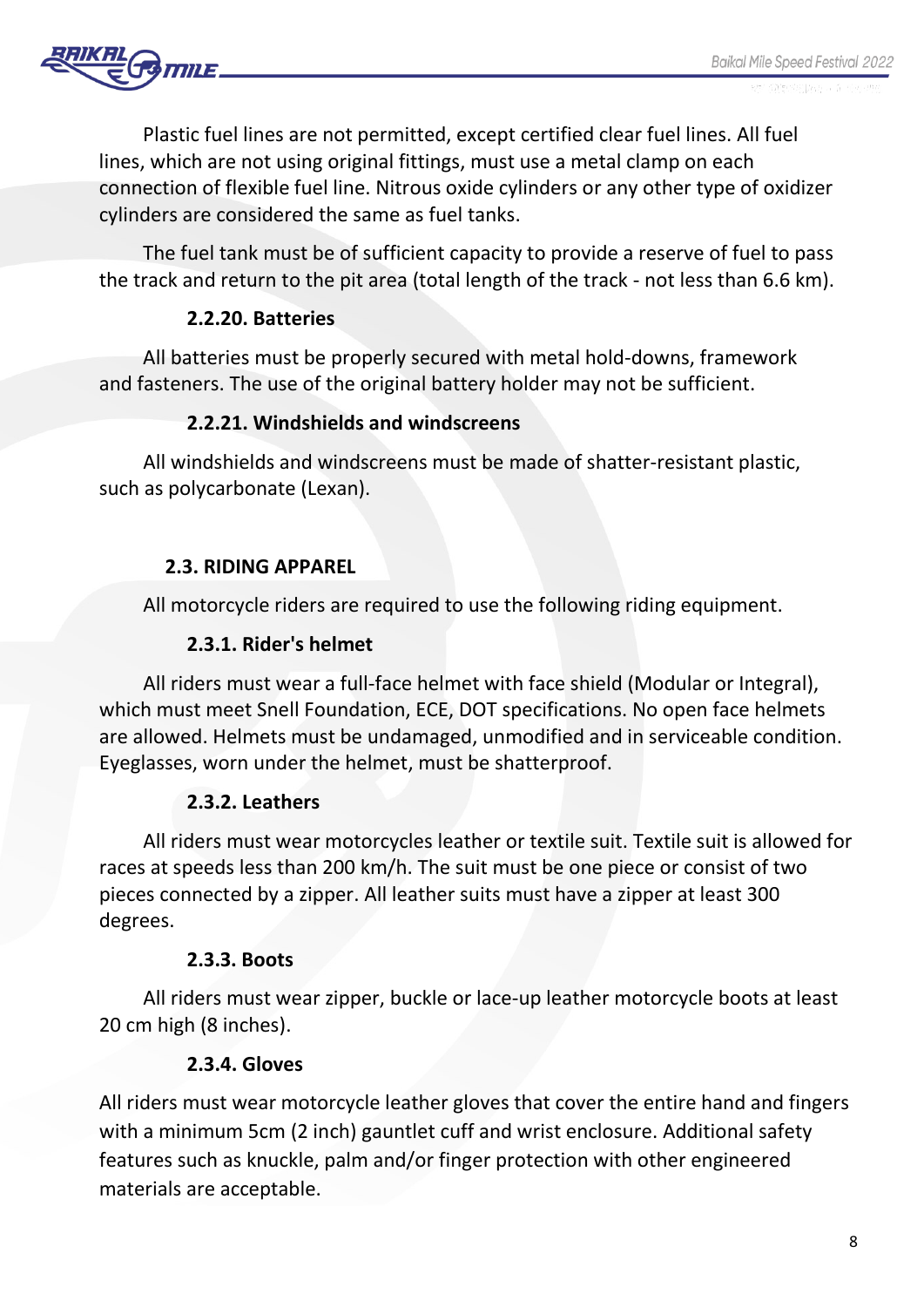

# **2.4. MOTORCYCLE CLASSIFICATION**

Motorcycle classes are listed in ascending order of frame type, engine type and engine displacement.

| <b>Class</b> | <b>Frame type</b>                                |
|--------------|--------------------------------------------------|
| designation  |                                                  |
| P            | <b>Serial Production</b>                         |
| M            | Modified                                         |
| <b>MPS</b>   | <b>Modified Partial Streamlining</b>             |
| A            | <b>Special Construction</b>                      |
| <b>APS</b>   | <b>Special Construction Partial Streamlining</b> |
| <b>SC</b>    | Sidecar                                          |
| <b>PS</b>    | <b>Partial Streamlining</b>                      |
| <b>MB</b>    | Motorbicycle                                     |
| <b>SS</b>    | Snowbike with ski                                |
| <b>SW</b>    | Snowbike with wheel                              |
|              | <b>Trike</b>                                     |
| U            | Unimoto                                          |
| <b>BC</b>    | <b>Bicycle</b>                                   |
| <b>BCS</b>   | <b>Bicycle Streamliner</b>                       |
| <b>SR</b>    | <b>Kick Scooter</b>                              |
| Pull         | Pull (trailer)                                   |

| <b>Class</b> | <b>Engine type</b>                                  |  |
|--------------|-----------------------------------------------------|--|
| designation  |                                                     |  |
| A            | <b>American V-Twin</b>                              |  |
| <b>BF</b>    | Supercharged/Turbocharged Engine, Fuel              |  |
| <b>BG</b>    | Supercharged/Turbocharged Engine, Gasoline          |  |
| <b>Boxer</b> | Opposite Flat Engines without Push Rod              |  |
| F            | Modified Engine, Fuel                               |  |
| <b>FD</b>    | <b>Foot Drive</b>                                   |  |
| G            | Modified Engine, Gasoline                           |  |
| P            | <b>Serial Production</b>                            |  |
| PB           | Serial Production Supercharged/Turbocharged         |  |
| <b>PBF</b>   | Supercharged/Turbocharged Push Rod Engine, Fuel     |  |
| <b>PBG</b>   | Supercharged/Turbocharged Push Rod Engine, Gasoline |  |
| <b>PF</b>    | Push Rod Engine, Fuel                               |  |
| PG           | Push Rod Engine, Gasoline                           |  |
| PP           | Serial Production Push Rod Engine                   |  |
| PV           | <b>Serial Production Vintage Engine</b>             |  |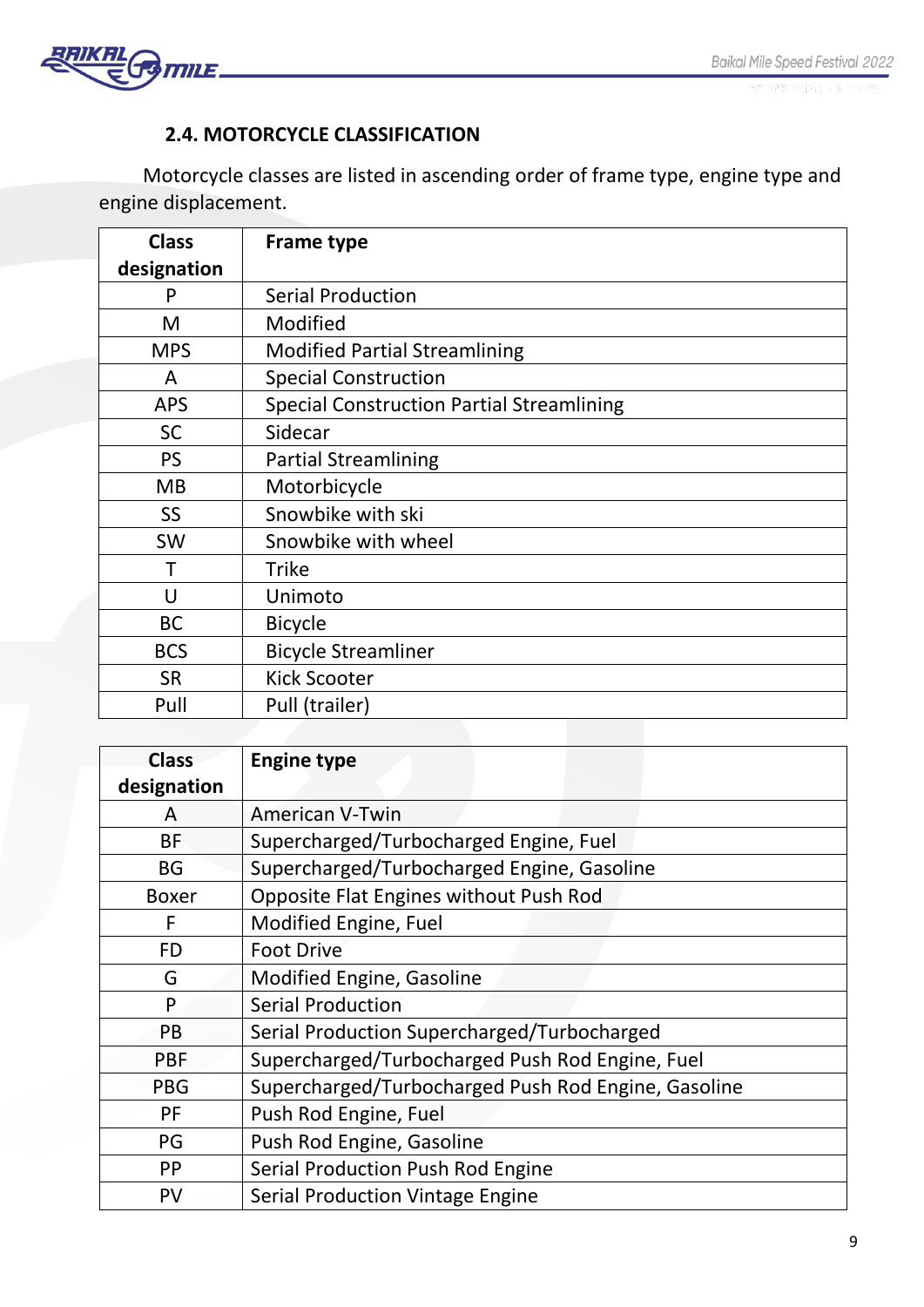27 OEUPARE - 1 EAP

| <b>VBF</b> | Supercharged Vintage Engine, Fuel     |
|------------|---------------------------------------|
| <b>VBG</b> | Supercharged Vintage Engine, Gasoline |
| VF         | Vintage Engine, Fuel                  |
| VG         | Vintage Engine, Gasoline              |
| Omega      | Steam, Turbine Engine                 |
|            | <b>Electric Motor</b>                 |

#### **Classification by engine displacement**

Engine Classes are shown in cubic centimeters: 50, 100, 125, 175, 250, 350, 500, 650, 750, 1000, 1350, 1650, 2000, 3000, 3001 and above.

Engine displacement must not exceed the maximum permissible displacement for the specified class. To permit minor reconditioning of worn cylinder blocks in classes other than Serial Production, it is permitted to increase cylinder bore diameter on 0.5 mm (0.020 inch).

Vintage engines are allowed to increase cylinder bore diameter on 1.27 mm (0.050 inch).

## **2.5. CLASSIFICATION BY FRAME TYPE**

#### **2.5.1. Serial Production – Р**

This class is limited to serial production, street-legal motorcycles. Motorcycles in this class must be equipped with next original parts: full lighting equipment, frame, forks, wheels, brakes, fuel tank, fenders and seat. The motorcycle must appear identical in all aspects to the serial production model, including the intake and exhaust systems.

The participant is required to provide suitable documentation or information, substantiating the serial production design during Technical Inspection.

The following are modifications that can or should be made:

- Side and center stands, passenger footrests, turn signal lights, license plate may be removed;

- The main gear ratio may be changed;

- The position of the wings or install non-original wings may be changed to provide the necessary clearance between the wing and the studded tire. It is not allowed to make the construction more streamlined than the factory one.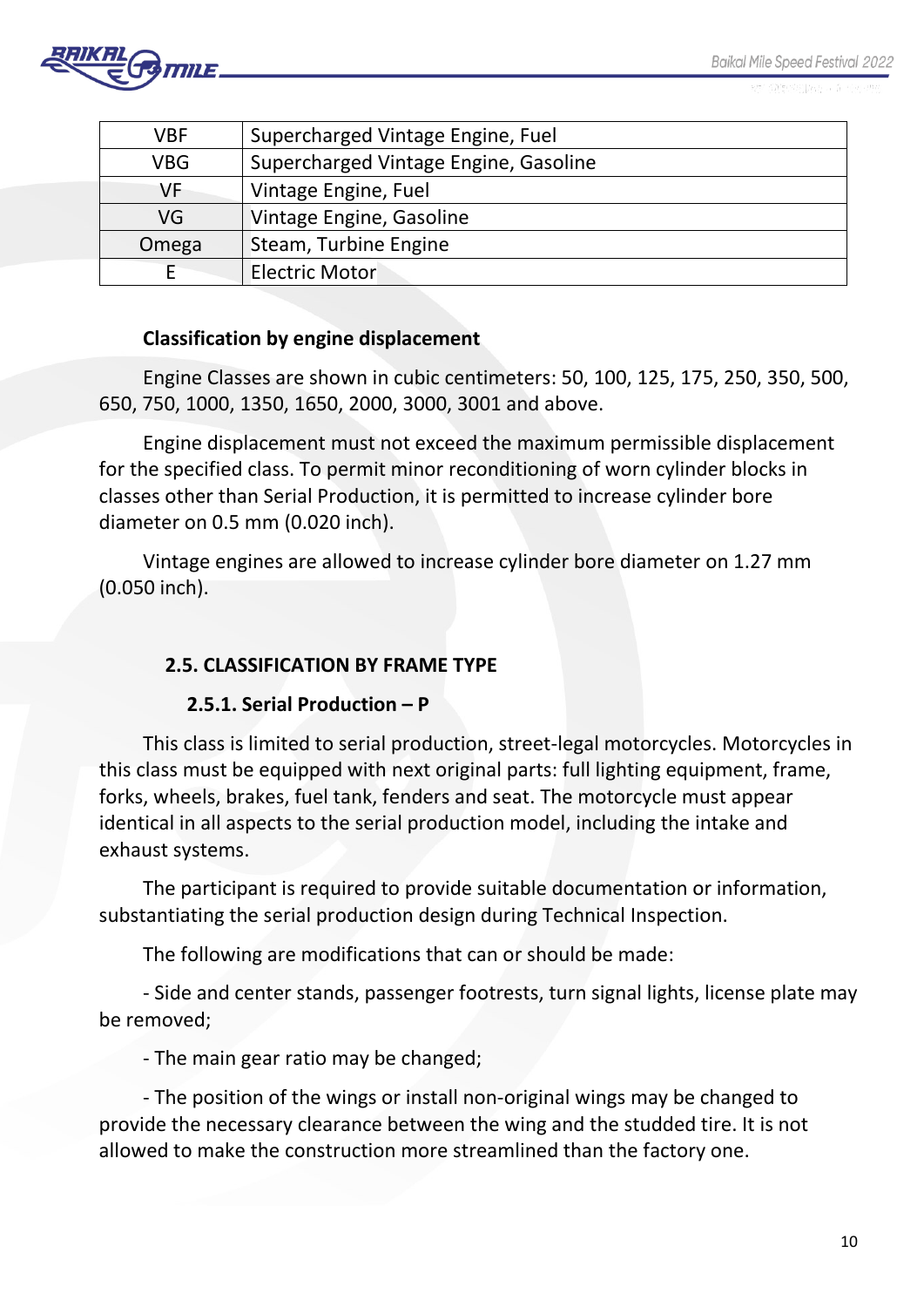

## **2.5.2. Modified production – М, МРS**

The Modified classes are intended for modified serial production models and not purpose-built racing bikes.

These classes include all On-Road and Off-Road models as well as limited serial production models.

The requirements for these classes include:

- An original frame must be used. Steering head angle may be altered, but must remain in its original location. Swing arm length, type and mounting method may be altered. Brackets, braces, mounts, gussets, etc. may be moved, modified or removed. Perimeter-type frame engine cradle tubes must remain unmodified. Spar-style main frame spars must remain unmodified. Main frame spars are defined as the large formed tubes which connect the steering neck to the engine mounts and swing arm pivot.

- Engine and frame must be made by the same manufacturer.

- Only one engine with a maximum displacement of 3,000 cc may be used. Multiple engines are not allowed in this class.

- The maximum wheelbase not to exceed the original specification by more than 10%. To confirm the record, participants must provide appropriate documentation.

- Handlebar grips and rider seating position must be above the top of the rear tire with the rider seated, unless original design.

- Gas tanks, if not original equipment to the production model, must have a capacity of at least 5 liters (1.32 gallons).

- The following original parts may be substituted for non-original parts: lights, instruments, fenders, gas and oil tanks, seat, forks, swing arm, shocks, brakes and wheels.

## **Foot rests**

Foot rests should be at least 15 cm in front of the rear axle (6 inch).

## **Optional exhaust systems**

Exhaust pipes may not extend behind the rear edge of the motorcycle.

## **Fenders**

Front and rear fenders are mandatory and must ensure the rider's safety when riding and in case of separation from the motorcycle.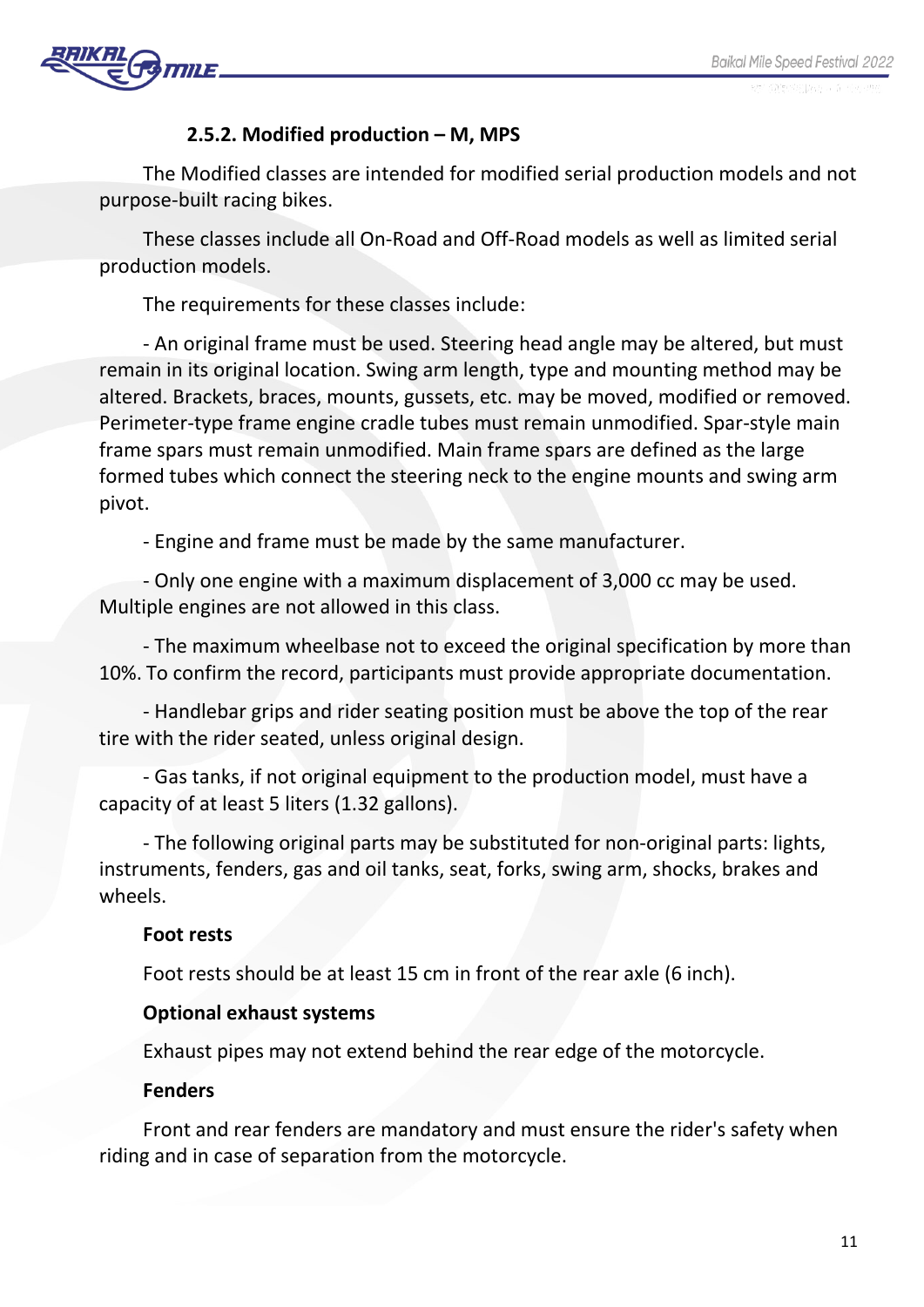

## **2.5.2.1. Modified production without fairing – М**

In this class, the use of streamlining devices is prohibited. Streamlining is defined as any devices or objects forward of the rider that have the apparent effect of directing, limiting or controlling airflow around the motorcycle or rider.

The seat or tail section must meet the requirements for similar items in the MPS class (p. 2.5.2.2.).

Unmodified original air inlet scoops, original instruments, original instrument panels and/or original headlights mounted with un-modified original mounts in the original location are allowed in the non-streamlining class.

The participant must provide the inspector with documentation or information to verify the original parts.

Non-original instruments or original instruments but not using original mounts must be mounted no more than 15 cm (6 inches) in front of the leading edge of the upper traverse (triple clamp), no more than 10 cm (4 inches) above the top of the upper traverse (triple clamp), no more than 5 cm (2 inches) below the top of the upper traverse (triple clamp) and no wider than 2,5 cm (1 inch) outside of each fork tube.

## **2.5.2.2. Modified production with fairing (partial streamliner) – МРS**

This class requires the use of an original or non-original fairing to give a streamlined shape.

The following rules apply to motorcycles, not using original components (or replicas of those components) or using a fairing, bodywork or tail section on a production model that was not originally equipped with the components used.

No part of the fairing ahead of the front axle may be lower than the top of the front rim or be forward of the front edge of the rim. There shall be no streamlining other than a seat, tail section or fender to the rear of the rider's body, and the seat, tail section or fender may not cover rear wheel when viewed from the side. If a streamlined seat, tail section or fender is used, it cannot extend further to the rear than a vertical line at the rear edge of the rear tire. The racer must be fully visible from all sides, except for the arms and forearms when viewed from the side or from above. The fairings must have at least three separate attachment points.

These requirements are not applicable to original fairing mounted in original place and position.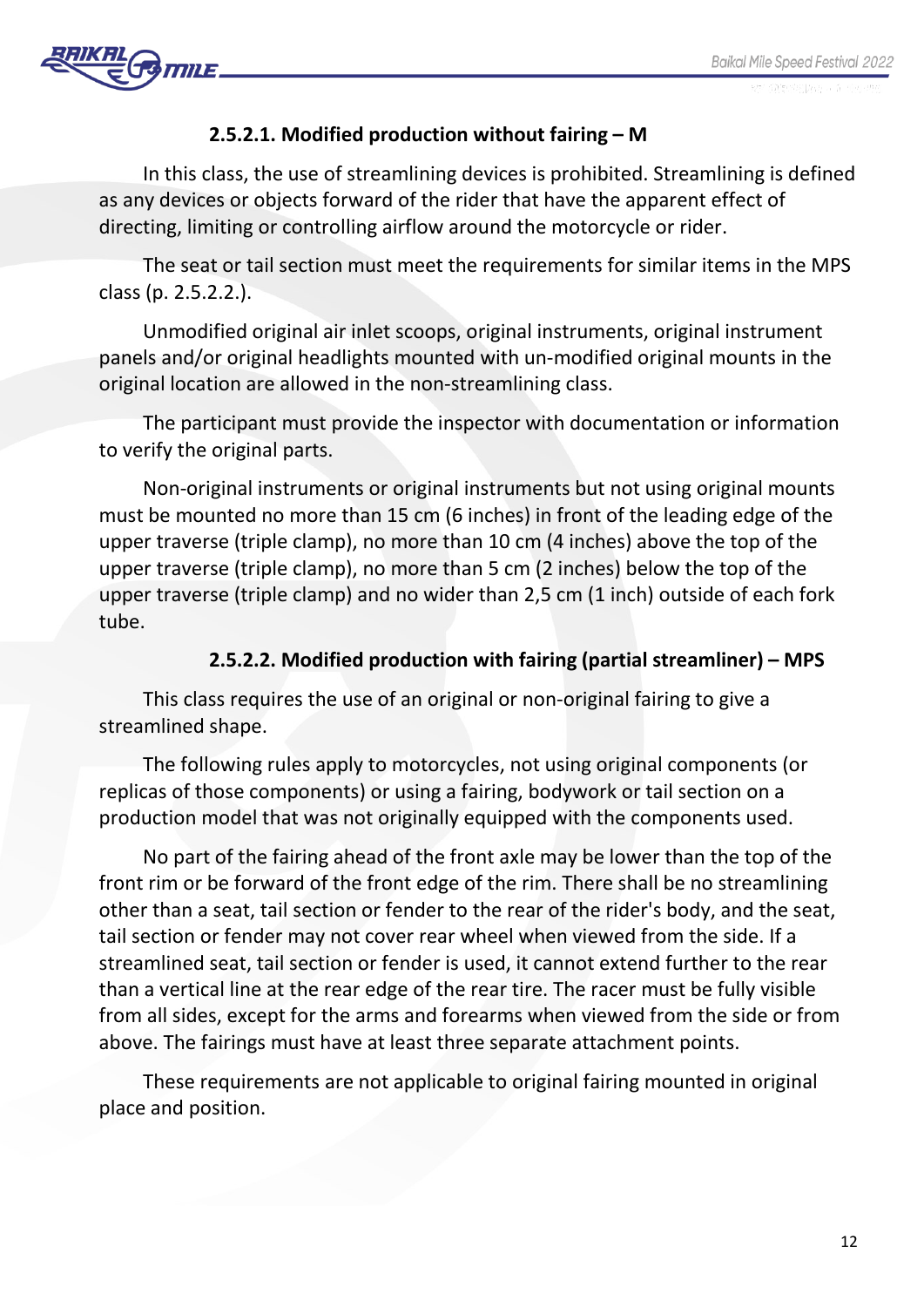

## **2.5.3. Special construction – А, АРS**

The Special Construction classes are intended for purpose-built race bikes, not serial production motorcycles with minor modifications. These classes include factory produced road racing or any other racing models, which are not available to the public. A special construction frame is unlimited in design except for the class requirements of this section.

Motorcycles in these classes may have:

- APS fairing;

- Up to and including four motors;

- Engine displacement is not limited;
- Design elements not permitted in the Modified Serial Production class;

During the inspection, the integrity of welds and manufacturing technology will be carefully checked.

#### **Foot rests**

Foot rests are required, location is not regulated.

#### **Optional exhaust systems**

Exhaust pipes may not extend behind the rear edge of the motorcycle.

#### **Fenders**

Front and rear fenders are mandatory and must ensure the rider's safety when riding and in case of separation from the motorcycle.

## **Wheels**

The nominal diameter of the wheel rim must be at least 38.1 cm (15 inches). Exceptions are vehicles that have smaller wheels installed at the factory.

## **2.5.3.1. Special construction, without fairing - А**

This class is limited to purpose built race bikes stripped of all aero use parts. No streamlining is permitted in this class.

Streamlining is defined as any devices or objects forward of the rider that have the apparent effect of directing, limiting, or controlling airflow around the motorcycle or the rider.

The racer must be fully visible from all sides.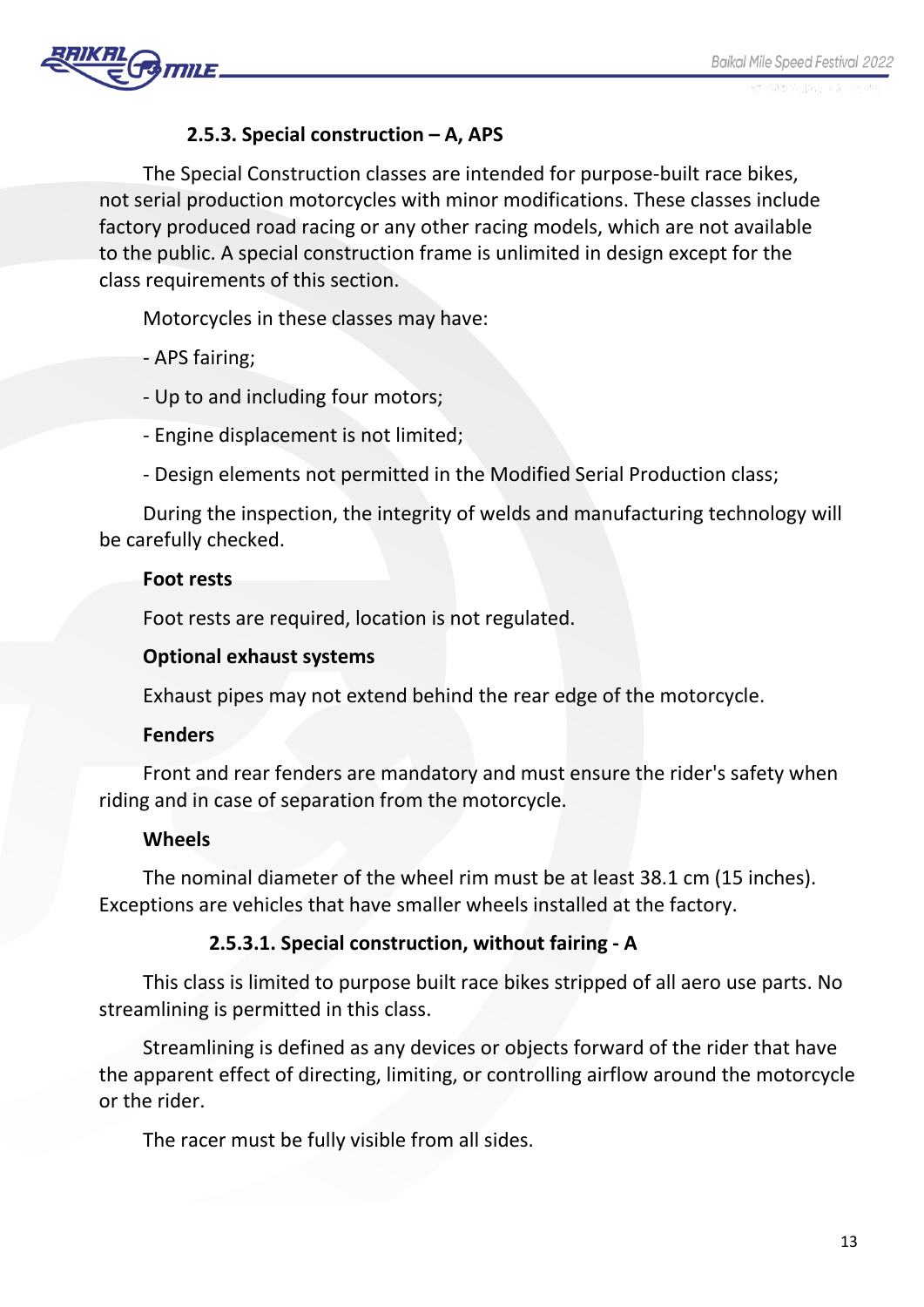

## **2.5.3.2. Special construction, with fairing (partial streamliner) - АРS**

Fairing in this class must be produced and mounted with next requirements.

The rider must be fully visible on all sides except for the arms and forearms. When viewed from above, the rider must be visible in all positions except arms, forearms, legs and feet. It is forbidden to use any transparent material to evade these rules. Fairings or bodywork shall have a minimum of three (3) separate mounting points.

If a streamlined seat/tail section is used, the seat/tail section cannot extend further to the rear than 25 cm (10 inches) beyond the rear edge of the rear tire. No part of the seat/ tail section may be more than 101.5 cm (40 inches) above the ground with the rider seated. No part of the seat/tail section behind the rear axle may be closer than 10.1 cm (4 inches) from the ground with the rider seated.

No part of the fairing ahead of the front axle may be lower than the top of the front rim or be forward of the front edge of the rim. The front edge of the front rim must not be streamlined.

#### **2.5.4. Sidecar – SС**

A sidecar is a three-wheel vehicle leaving two tracks with one rear drive wheel or a differential drive for the rear wheel and the sidecar wheel. The front and rear tires must leave a single track that is no wider than the width of the two tracks.

#### **Passenger**

Passengers should not be in or on a motorcycle with a sidecar.

## **Engine location**

The engine/engines can be located between the front and rear drive wheel, the centerline of the engine must be within the width of the rear tire.

## **Driver location**

The rider must operate the sidecar motorcycle using a motorcycle type handlebars and in a position with his center line running between the treads of the front tire and the rear tire of the drive wheel. The rider must be visible from the hips to the shoulders when viewed from the side. At the same time he must be able to leave the motorcycle with the sidecar without restriction.

#### **Chassis and suspension**

The chassis and suspension may be of conventional solo motorcycle configuration using an attached sidecar chassis and body/platform panels. Special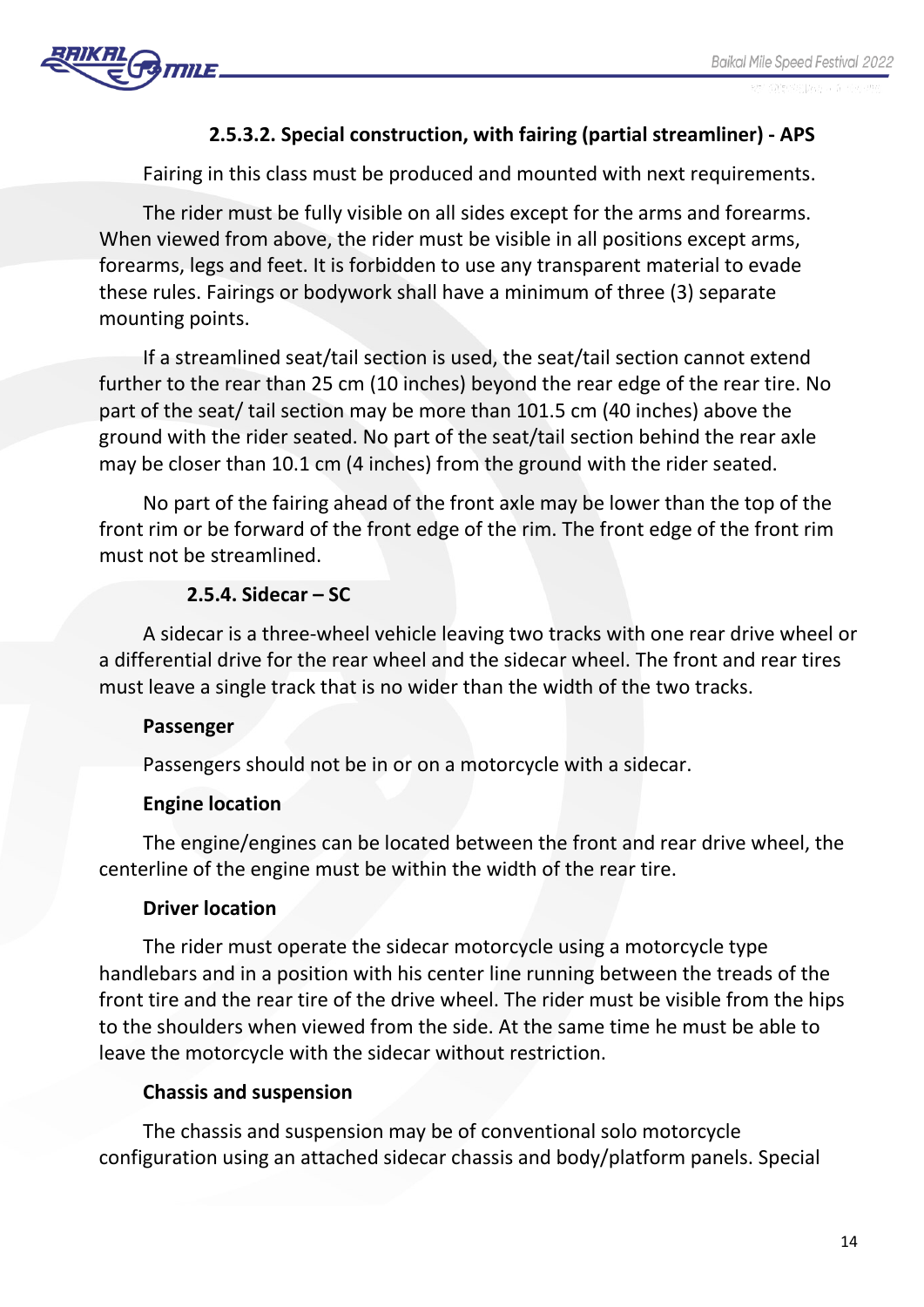

construction chassis with an integrated or attached sidecars are permitted and encouraged.

## **Steering**

Only the front wheel may be used for steering. Telescopic and lever type front fork system may be used. The use of another design types must be negotiated with Technical Inspection Committee. The use of a damper with increased load capacity (two motorcycles or car damper) is encouraged.

## **Sidecar**

The sidecar unit may be located on either the left or right side. All mounting brackets and bars must have adequate rigidity and security. All attaching fasteners must be secured by wire or other means that can be visually inspected.

# **Wheelbase and track**

Track must be at least 81.3 cm (32 inches), wheelbase must range from 127 cm (50 inches) to 279.4 cm (110 inches).

## **Wheels**

The front and rear wheel rim must be at least 25.4 cm (10 inches). The sidecar wheel rim must be at least 12.7 cm (5 inches).

# **Fender/sidecar wheel cover**

The fender of sidecar is required and must assure the rider with safety when driving and in case of separation from the motorcycle. The sidecar wheel must be covered from inside by cap or shield.

# **Construction to accommodate a passenger/second rider**

In this class it is compulsory to have a wheelchair provided by the manufacturer, a self-made construction or a platform designed to accommodate a passenger/copilot. However, participation of passenger/s in races is forbidden.

The platform must be rectangular in shape, measuring at least 30 by 80 cm (12 by 32 inches). The 30 cm (12 inch) side must be perpendicular (90-degree angle) to the wheelbase of the motorcycle. The 80 cm (32 inch) side must be parallel to the wheelbase. All self-made designs will be inspected by the Technical Inspection Committee.

# **Sidecar wheel loading**

Loading of sidecar wheel must be sufficient to assure stability. Properly secured weight or ballast may be used. A minimum of 10% of the rig weight is required to be on the sidecar wheel.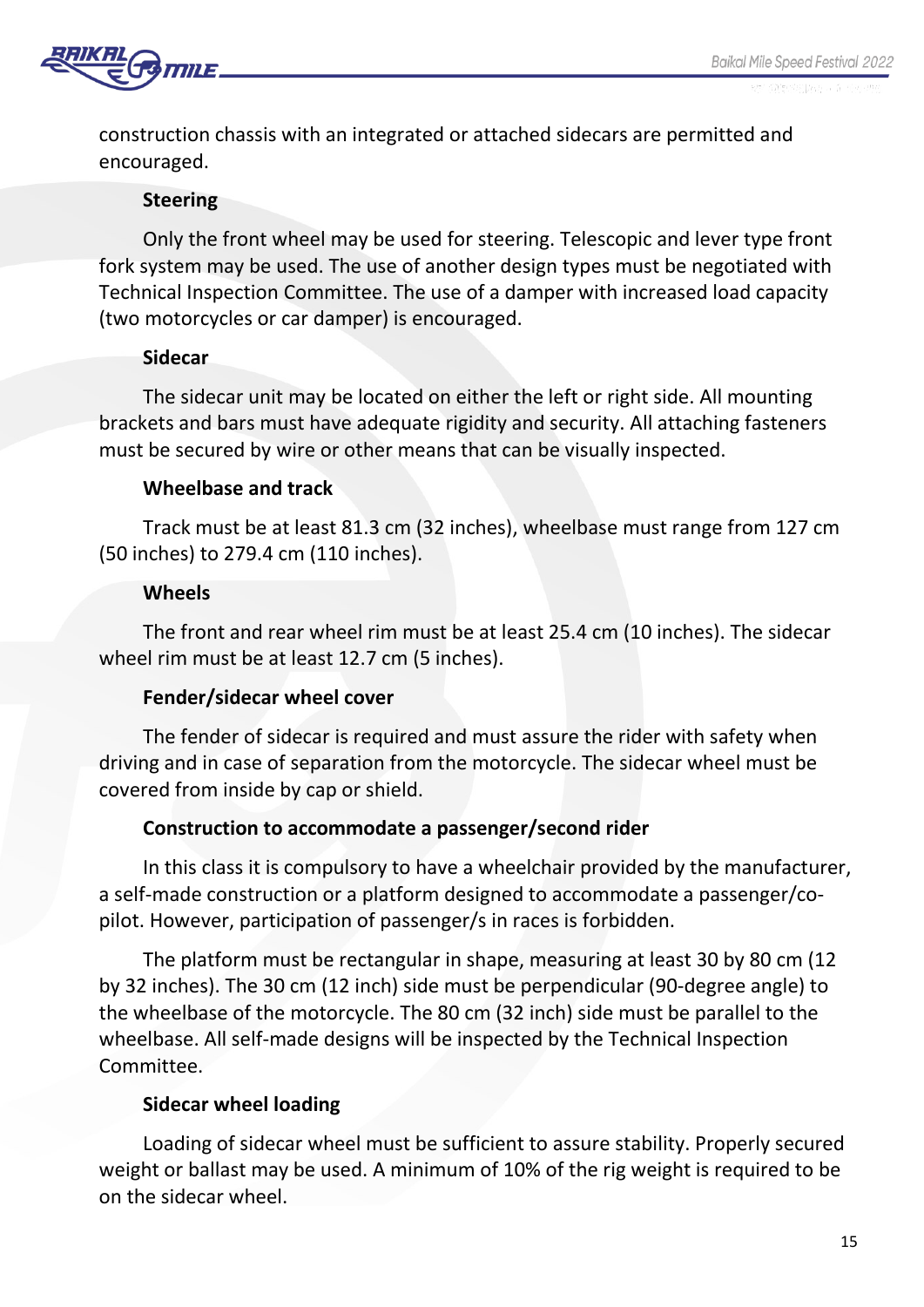

## **2.5.6. Partial streamlining – PS**

The PS (Partial Streamliner) class includes M and A classes motorcycle, that have non-standard streamlining (fairing). A distinctive feature is the streamlining, which must cover at least 70% of the front wheel.

Motorcycles in these classes may have:

- PS streamlining (PS fairing);
- Up to and including four motors;
- Unlimited engine displacement;
- Design items not permitted in the Modified Serial Production class.

All components must be strong enough to ensure stability and safety. Weld integrity and fabrication methods will be closely scrutinized during the inspection process.

#### **Foot rests**

Foot rests are required, location is not regulated.

#### **Optional exhaust systems**

Exhaust pipes may not extend behind the rear edge of the motorcycle.

#### **Fenders**

Front and rear fenders are mandatory and must ensure the rider's safety when riding and in case of separation from the motorcycle.

## **Wheels**

The nominal diameter of the wheel rim must be at least 38.1 cm (15 inches). Exceptions are vehicles that have smaller wheels installed at the factory.

## **2.5.7. Motorbicycle – MB**

This class includes motorized bicycles. A distinctive feature of the class is the factory-made engine, specially designed for installation on a bicycle with displacement is not more than 50 cc, and the presence of pedals that transmit torque to the driving wheel.

## **Optional exhaust systems**

Exhaust pipes may not extend behind the rear edge of the motorcycle.

## **Fenders**

Front and rear fenders are mandatory and must ensure the rider's safety when riding and in case of separation from the motorcycle.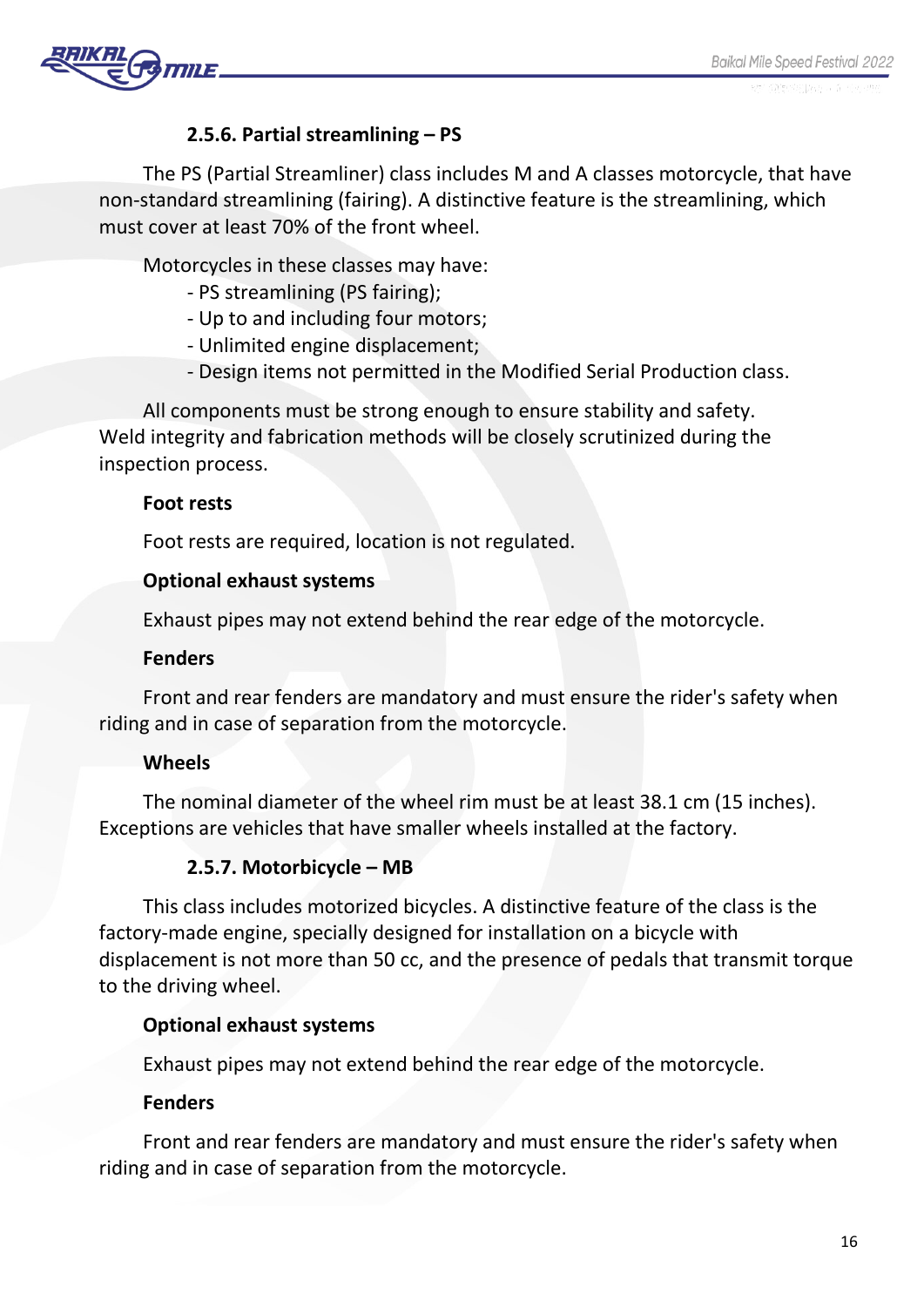

## **2.5.8. Snowbike with ski – SS (Snow Ski)**

This class includes motorcycles that have been modified for snow surface driving. A distinctive feature is the presence of tracks (crawler) and ski.

## **Foot rests**

Foot rests are required, location is not regulated.

## **Optional exhaust systems**

Exhaust pipes may not extend behind the rear edge of the motorcycle.

## **Fenders**

Fenders are mandatory and must ensure the rider's safety when riding and in case of separation from the motorcycle.

## **2.5.9. Snowbike with wheel – SW (Snow Wheel)**

This class includes motorcycles that have been modified for snow surface driving. A distinctive feature is the presence of tracks (crawler) and wheel.

## **Foot rests**

Foot rests are required, location is not regulated.

## **Optional exhaust systems**

Exhaust pipes may not extend behind the rear edge of the motorcycle.

# **Fenders**

Front and rear fenders are mandatory and must ensure the rider's safety when riding and in case of separation from the motorcycle.

# **2.5.10. Trike – T**

This class includes three-wheeled motorcycles that are symmetrical in the longitudinal axis and cars with motorcycle-type controls.

## **Foot rests**

Foot rests are required, location is not regulated.

## **Optional exhaust systems**

Exhaust pipes may not extend behind the rear edge of the motorcycle.

## **Fenders**

Front and rear fenders are mandatory and must ensure the rider's safety when riding and in case of separation from the motorcycle.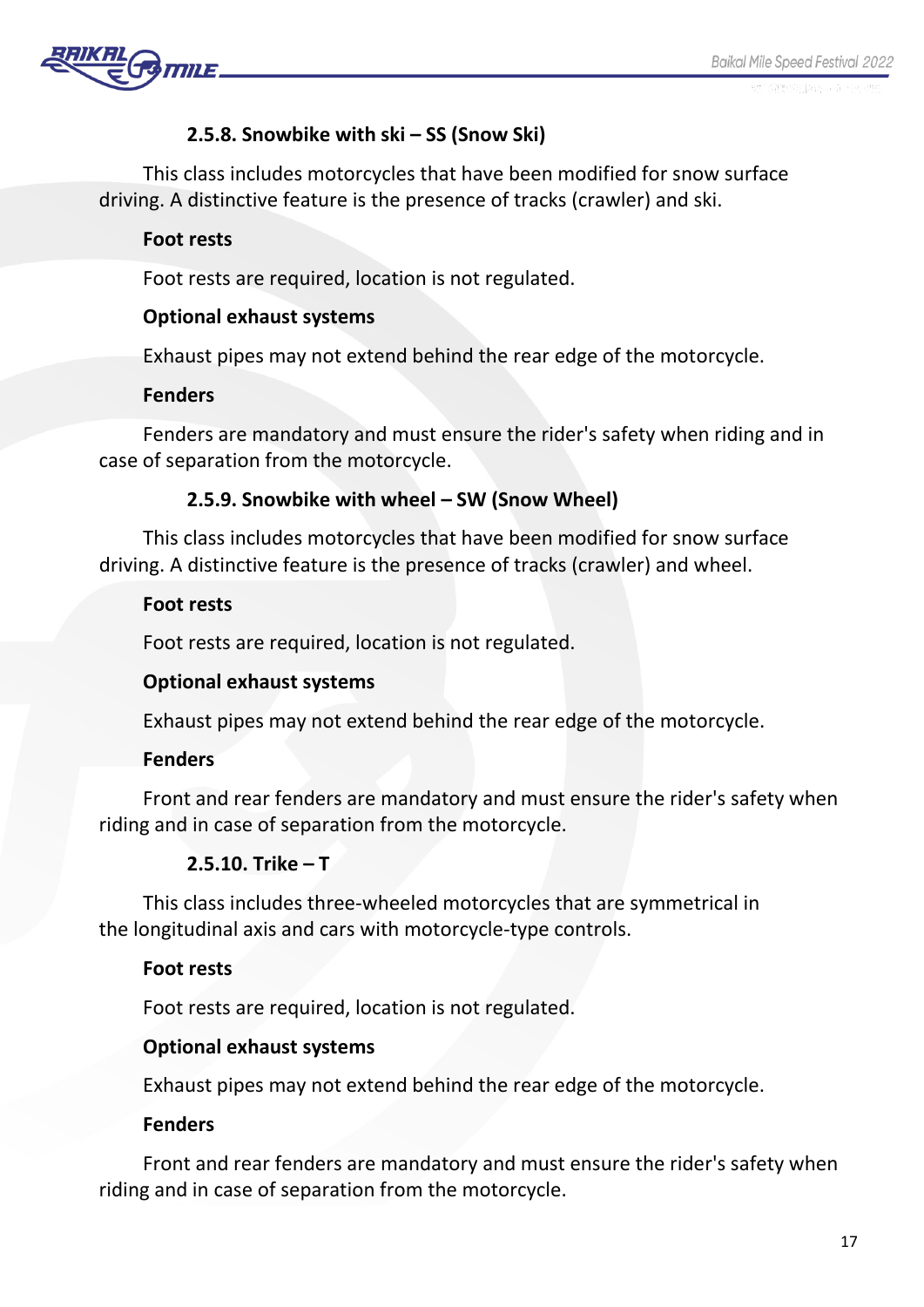

## **2.5.11. Unimoto – U**

The class includes sports vehicles that have a single wheel and engine. The size of the unimoto must not exceed 1.2 m wide and 2.4 m long.

## **Foot rests**

Foot rests are required, location is not regulated.

## **Optional exhaust systems**

Exhaust pipes may not extend behind the rear edge of the motorcycle.

## **Fenders**

Fenders are mandatory and must ensure the rider's safety when riding and in case of separation from the motorcycle.

# **2.5.12. Bicycle – BC**

The class includes bicycles. Any types of engines are prohibited in this class. It is mandatory to have pedals that transmit torque to the driving wheel. The muscular strength of the pilot is an only moving force of the bicycle.

# **2.5.13. Bicycle Streamliner – BCS**

The class includes bicycles with streamlining. Any types of engines are prohibited in this class. It is mandatory to have pedals that transmit torque to the driving wheel. The muscular strength of the pilot is an only moving force of the bicycle.

# **2.5.14. Kick scooter – SR**

The class includes vehicles that are driven by pushing the foot off the ground in a standing position.

# **2.5.15. Pull**

The class includes wheelless vehicles propelled by towing with a flexible coupling. A car or motorcycle may be used as a towing vehicle.

# **Towing vehicle**

The vehicle acting as a towing vehicle must be equipped with an anti-roll bar at the rear of the vehicle to prevent the pilot from being hit by the towing vehicle or coming into contact with the wheels of the towing vehicle in a passing collision.

## **Flexible hitch**

It is allowed to use synthetic or natural (hemp, CB) rope not less than 12 m long as a flexible hitch. Rigid fixation of the pilot to the tractor is not allowed.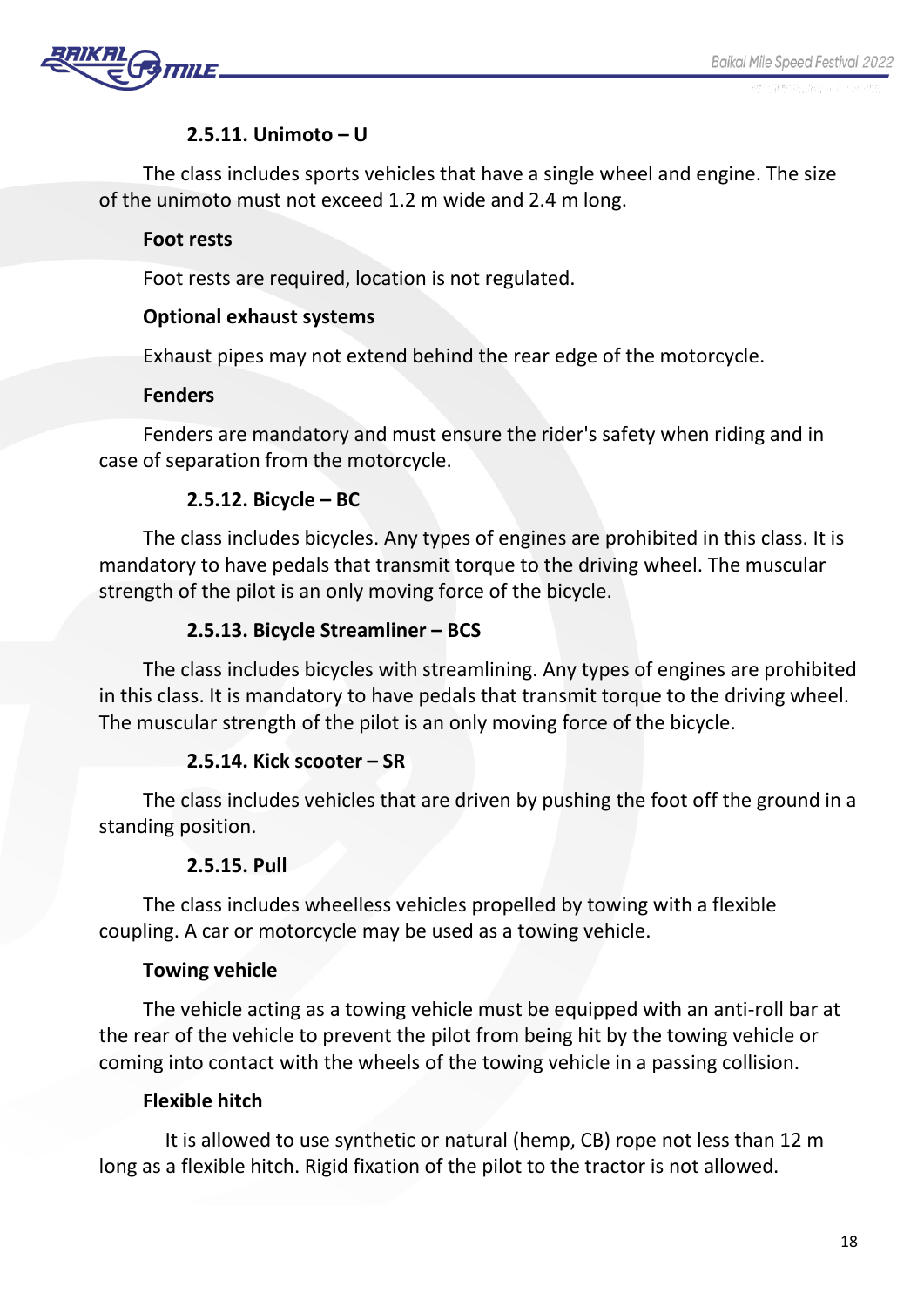

# **2.6. CLASSIFICATION BY ENGINE TYPE**

# **2.6.1. Serial Production – P**

Serial Production Engines must be the same model as the model of the frame being used and must have STOCK EXTERNAL APPEARANCE. Serial Production motorcycles must use original cylinders, heads and crankcases to comply with this class. Original engine displacement determines the displacement class for competition. Displacement may not be increased beyond this class limit. Starting mechanism shall be retained and operable. Carburetors or throttle bodies must be original for this model production engine. All serial production engines run in G class (gasoline).

## **2.6.2. Serial Production Push Rod Engine – PP**

Same as Serial Production Engine (P class), but must have push rod-operated valves with camshaft located at least one crankshaft stroke below the original cylinder deck position or use original push rod length at least twice the crankshaft stroke.

## **2.6.З. Serial Production Supercharged/Turbocharged – PB**

Same as Serial Production Engine (P class), but an original brand factory-installed turbocharger or supercharger is required.

## **2.6.4. Serial Production Vintage Engine – PV**

Same as Serial Production Engine (P class), but must be produced before 1963.

# **2.6.5. Modified Engine, Fuel – F**

The engine must consist of major parts and components originally designed for use in motorcycle engines. No fuel restrictions. The use of superchargers or turbochargers is not permitted. The use of a fuel injection system is allowed.

# **2.6.6. Modified Engine, Gasoline – G**

Same as Modified Fuel Engine (F class), except for fuel restrictions. No additives, no nitrous oxide may be used – only gasoline use is permitted.

# **2.6.7. Supercharged/Turbocharged Engine, Fuel – ВF (Blown Fuel)**

Supercharged/Turbocharged Engine, Fuel, except for supercharger or turbocharger is required and must be mechanically or exhaust gas driven and must create a pressure in the intake system higher than the atmospheric pressure. No restrictions on fuel.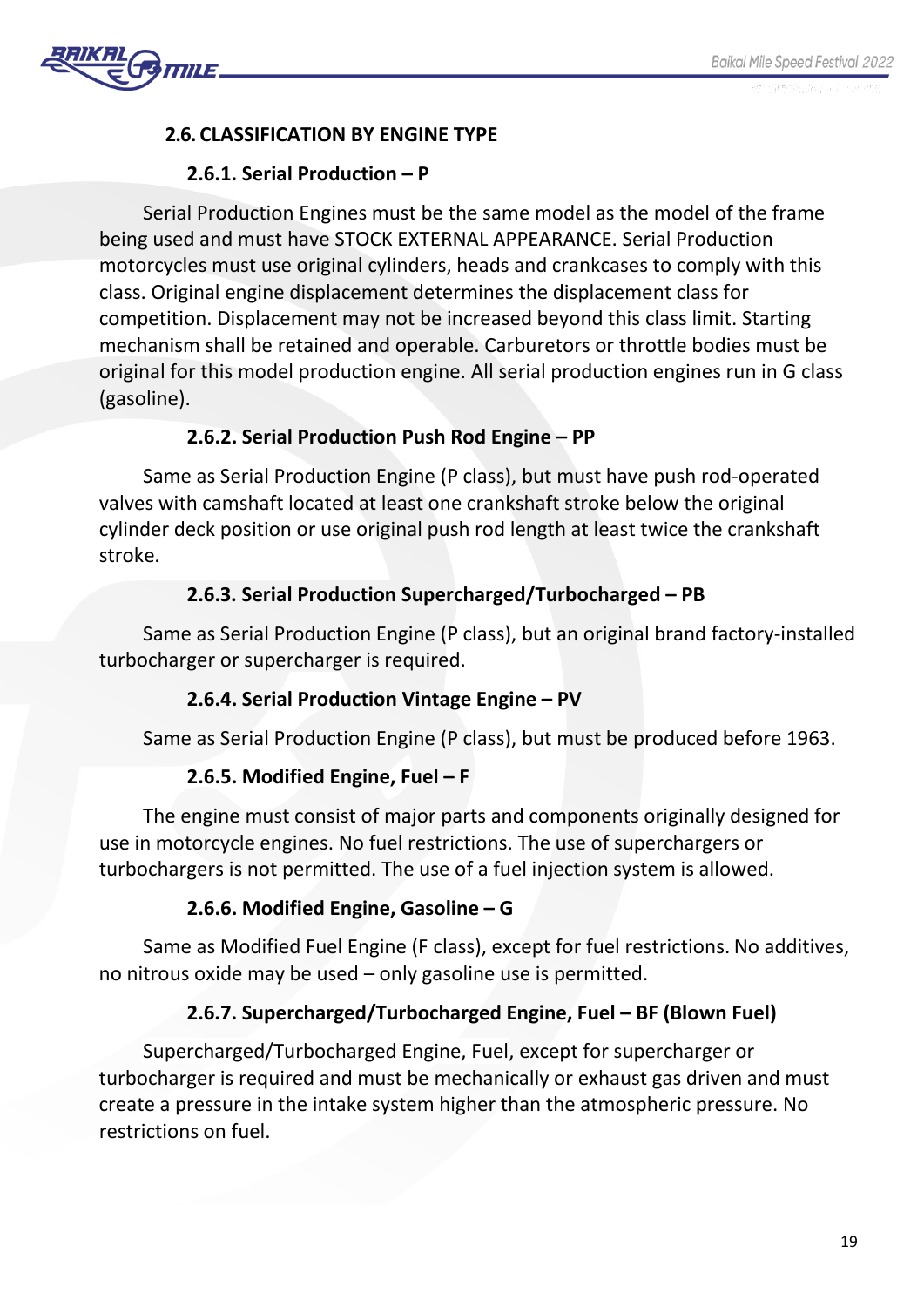## **2.6.8. Supercharged/Turbocharged Engine, Gasoline – ВG (Blown Gas)**

Same as Supercharged/Turbocharged Fuel Engine (BF class), except for fuel restrictions. No additives, no nitrous oxide may be used – only gasoline use is permitted. Water injection is allowed.

#### **2.6.9. Push Rod Engine, Fuel/Gasoline – РF и РG**

Any motorcycle engine with push rod operated valves. The camshaft must be located at least one crankshaft stroke below the original cylinder deck position or use original push rod length at least twice the crankshaft stroke.

Replacement heads must have the same number of valves as originally produced as a production engine. «G» stands for a gasoline engine and «F» - a fuel engine.

#### **2.6.10. Vintage Engine, Fuel/Gasoline – VF и VG**

Same as F or G classes engine, except for the engine's production year – all the engines in this class must be produced before 1963.

In order to maintain historical authenticity, modifications to vintage engines are restricted to old technology as far as practicable. Accordingly, in the VF, VG, VBF and VBG classes, new technologies such as electronic fuel injection or electronic ignition systems are not in keeping with the spirit of the Vintage classes and thus are not allowed. The use of computers is allowed for data collection purposes only.

Engines must use the original crankcase, original cylinders on flatheads and two strokes and original heads on OHV engines. The above components manufactured after 1963 and their exact replicas may be considered legal in the Vintage classes as long as they do not give a competitive advantage. Pre-installation approval by the Technical Inspection Committee is required. For vintage engines (including Serial Production Vintage engines), an increase in cylinder diameter of 1.27 mm (0.050 inch) from the original cylinder diameter is allowed.

The determination of the engine displacement class for flathead engines is based on the engine displacement minus 33% (1/3). For example, a motorcycle with an engine with a measured displacement of 750 cc will take part in the races for motorcycles with a displacement of 500 cc.

## **2.6.11. Supercharged Vintage Engine, Fuel/Gasoline – VBF и VBG**

Same as VF or VG classes engine, except that a supercharger or turbocharger is required, which must be mechanically or exhaust gas driven and must create inlet system pressure above atmospheric pressure.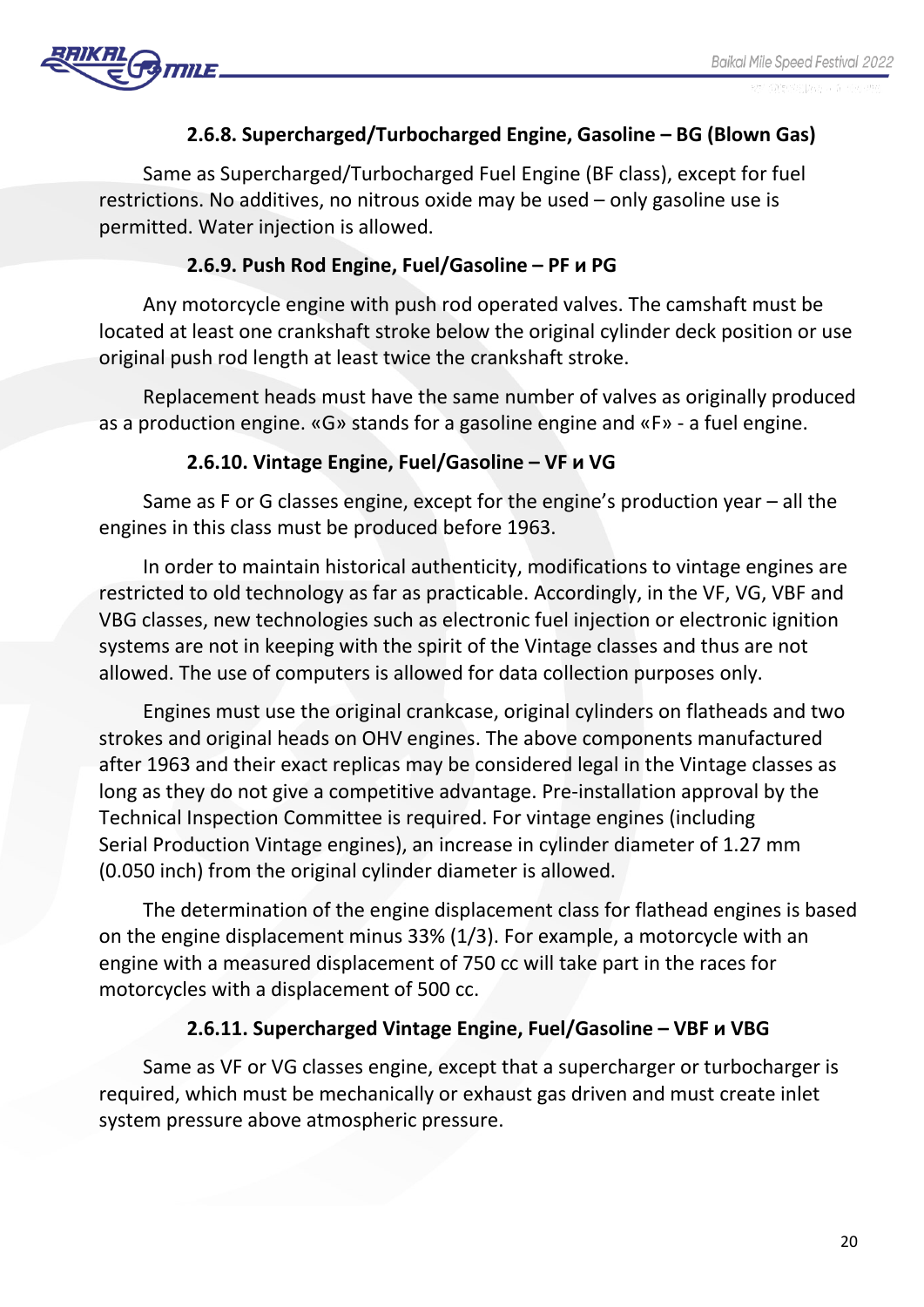

# **2.6.12. Supercharged/Turbocharged Push Rod Engine, Fuel/Gasoline – РВF и РВG**

Same as PF or PG classes engine, except that a supercharger or turbocharger is required, which must be mechanically or exhaust gas driven and must create inlet system pressure above atmospheric pressure.

Subject to the same restrictions as BF and BG classes, respectively.

## **2.6.13. Steam, Turbine Engine – Ω (Omega)**

This class includes steam and turbine engines.

The vehicle must meet all applicable frame class requirements. The participant must submit complete information about the power plant to the Technical Inspection Committee for evaluation.

## **2.6.14. Electric Motor – E**

This class includes electric motors.

The vehicle must meet all applicable frame class requirements. The participant must submit complete information about the power plant to the Technical Inspection Committee for evaluation.

## **2.6.15. Foot Drive – FD**

Any types of engines are prohibited in this class. The muscular strength of the pilot is the only moving force of the vehicle.

## **2.6.16. American V-Twin – A**

This class includes V-type two-cylinder engines installed on motorcycles of the Harley-Davidson and Indian brands, as well as others produced in the United States. The «A» abbreviation is indicated at the beginning of the engine class designation.

## **2.6.17. Opposite Flat Engines without Push Rod – Boxer**

An engine with the angle between the rows of cylinders is 180 degrees, except the Push Rod engines. The «Boxer» abbreviation is indicated at the beginning of the engine class designation.

| <b>BoxerP</b>  | Serial Production Flat Engine                   |
|----------------|-------------------------------------------------|
| <b>BoxerG</b>  | Modified Flat Engine, Gasoline                  |
| <b>BoxerF</b>  | Modified Flat Engine, Fuel                      |
| <b>BoxerBG</b> | Supercharged/Turbocharged Flat Engine, Gasoline |
| <b>BoxerBF</b> | Supercharged/Turbocharged Flat Engine, Fuel     |

## **Table of possible engine classifications of this type**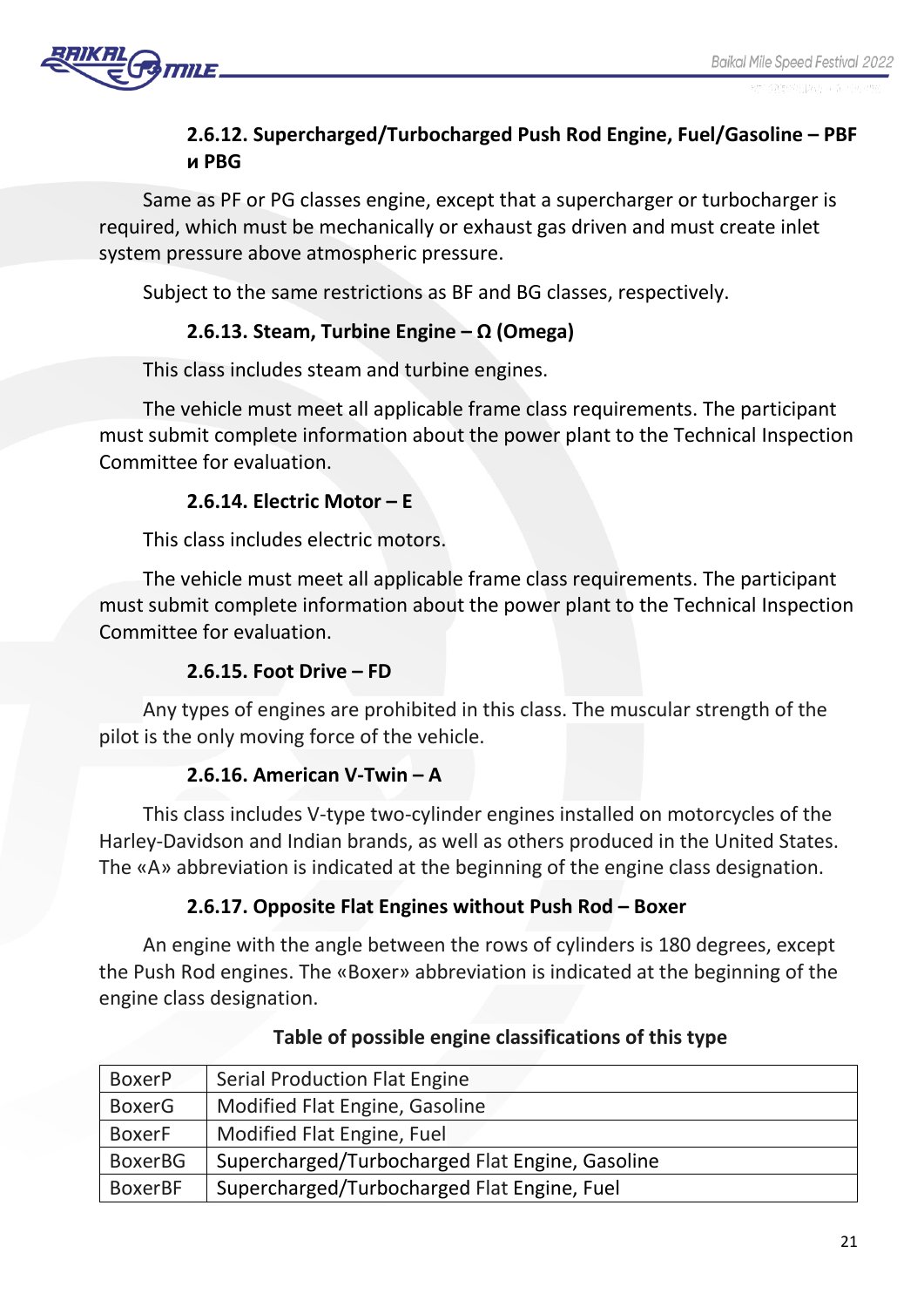

# **APPENDIX TO SECTION 2 CLASSIFICATION OF MOTORCYCLES BY ENGINE DISPLACEMENT, FRAME TYPE, ENGINE TYPE, AND FUEL TYPE**

# *Classification by engine displacement*

| <b>Class designation</b> | <b>Engine displacement</b> |
|--------------------------|----------------------------|
| 50                       | 50 cc                      |
| 100                      | 100 cc                     |
| 125                      | 125 cc                     |
| 175                      | 175 cc                     |
| 250                      | 250 cc                     |
| 350                      | 350 cc                     |
| 500                      | 500 cc                     |
| 650                      | 650 cc                     |
| 750                      | 750 cc                     |
| 1000                     | 1000 cc                    |
| 1350                     | 1350 cc                    |
| 1650                     | 1650 cc                    |
| 2000                     | 2000 cc                    |
| 3000                     | 3000 cc                    |
| 3001                     | 3001 cc and above          |
| $\Omega$ (Omera)         | Steam and turbine engine   |
| E (Electric)             | Electric motor             |

# *Classification by frame type, engine type and fuel type*

| <b>Class</b> | Frame type, engine type and fuel type                            |
|--------------|------------------------------------------------------------------|
| $A-BF$       | Special Construction, Supercharged/Turbocharged Engine, Fuel     |
| $A-F$        | Special Construction, Modified Engine, Fuel                      |
| $A-BG$       | Special Construction, Supercharged/Turbocharged Engine, Gasoline |
| $A-G$        | Special Construction, Modified Engine, Gasoline                  |
| A-PBF        | Special Construction, Supercharged/Turbocharged Push Rod Engine, |
|              | Fuel                                                             |
| A-PBG        | Special Construction, Supercharged/Turbocharged Push Rod Engine, |
|              | Gasoline                                                         |
| A-PF         | Special Construction, Push Rod Engine, Fuel                      |
| $A-PG$       | Special Construction, Push Rod Engine, Gasoline                  |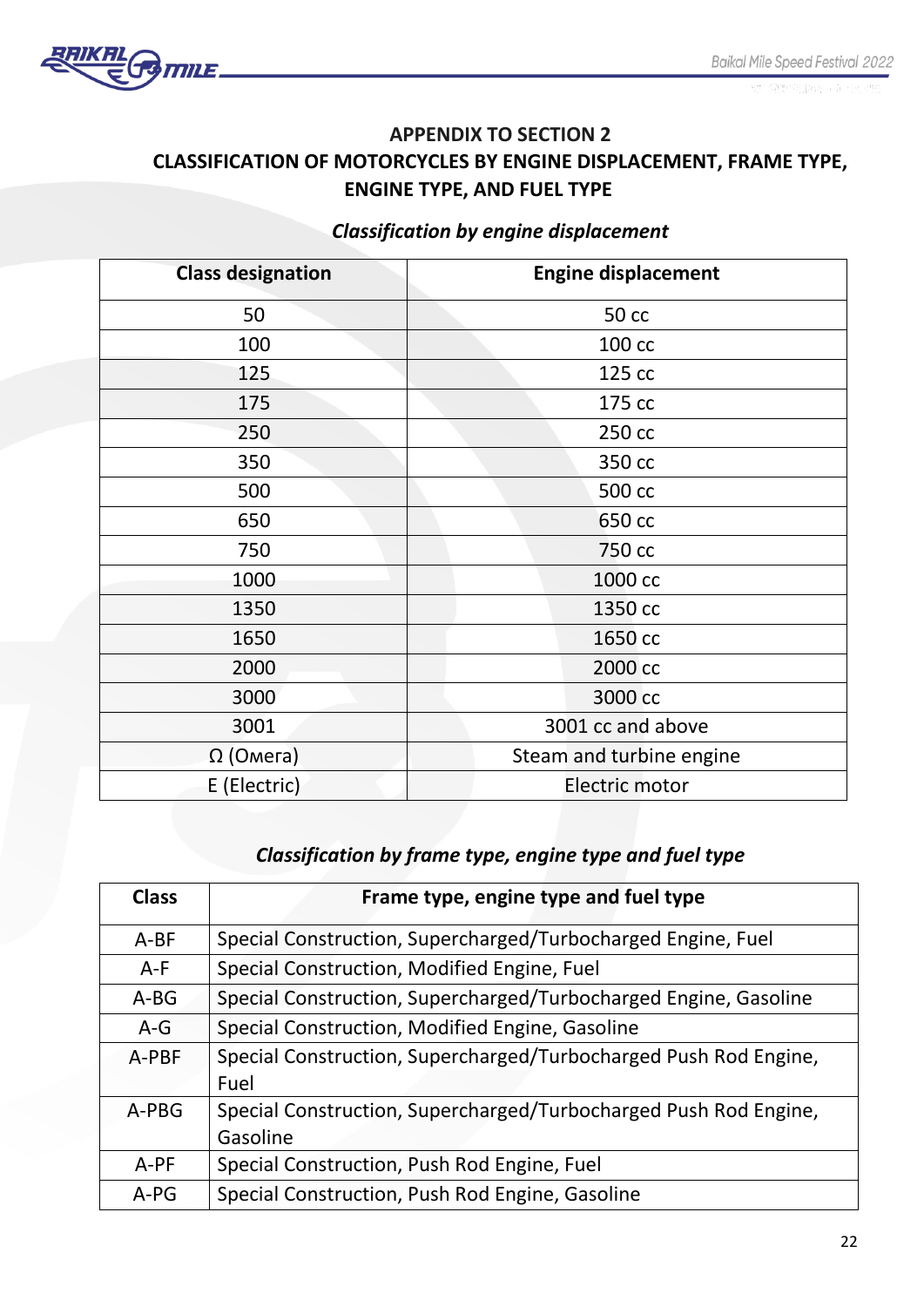

| A-VBF         | Special Construction, Supercharged Vintage Engine, Fuel                                                                  |  |
|---------------|--------------------------------------------------------------------------------------------------------------------------|--|
| A-VBG         | Special Construction, Supercharged Vintage Engine, Gasoline                                                              |  |
| A-VF          | Special Construction, Vintage Engine, Fuel                                                                               |  |
| A-VG          | Special Construction, Vintage Engine, Gasoline                                                                           |  |
| APS-BF        | Special Construction Partial Streamlining, Supercharged/Turbocharged                                                     |  |
|               | Engine, Fuel                                                                                                             |  |
| APS-BG        | Special Construction Partial Streamlining, Supercharged/Turbocharged                                                     |  |
|               | Engine, Gasoline                                                                                                         |  |
| APS-F         | Special Construction Partial Streamlining, Modified Engine, Fuel                                                         |  |
| APS-G         | Special Construction Partial Streamlining, Modified Engine, Gasoline                                                     |  |
| APS-PBF       | Special Construction Partial Streamlining, Supercharged/Turbocharged                                                     |  |
|               | Push Rod Engine, Fuel                                                                                                    |  |
| APS-PBG       | Special Construction Partial Streamlining, Supercharged/Turbocharged                                                     |  |
|               | Push Rod Engine, Gasoline                                                                                                |  |
| APS-PF        | Special Construction Partial Streamlining, Push Rod Engine, Fuel                                                         |  |
| APS-PG        | Special Construction Partial Streamlining, Push Rod Engine, Gasoline                                                     |  |
| APS-VBF       | Special Construction Partial Streamlining, Supercharged Vintage                                                          |  |
|               | Engine, Fuel                                                                                                             |  |
| APS-VBG       | Special Construction Partial Streamlining, Supercharged Vintage<br>Engine, Gasoline                                      |  |
| APS-VF        | Special Construction Partial Streamlining, Vintage Engine, Fuel                                                          |  |
| APS-VG        |                                                                                                                          |  |
| $P-P$         | Special Construction Partial Streamlining, Vintage Engine, Gasoline                                                      |  |
| P-PP          | Serial Production Frame, Serial Production Engine                                                                        |  |
| P-PB          | Serial Production Frame, Serial Production Push Rod Engine                                                               |  |
|               | Serial Production Frame, Serial Production<br>Supercharged/Turbocharged                                                  |  |
| P-PV          | Serial Production Frame, Serial Production Vintage Engine                                                                |  |
| SC-BF         | Sidecar, Supercharged/Turbocharged Engine, Fuel                                                                          |  |
| SC-BG         | Sidecar, Supercharged/Turbocharged Engine, Gasoline                                                                      |  |
| SC-F          |                                                                                                                          |  |
| $SC-G$        | Sidecar, Modified Engine, Fuel                                                                                           |  |
| <b>SC-PBF</b> | Sidecar, Modified Engine, Gasoline                                                                                       |  |
| <b>SC-PBG</b> | Sidecar, Supercharged/Turbocharged Push Rod Engine, Fuel<br>Sidecar, Supercharged/Turbocharged Push Rod Engine, Gasoline |  |
| SC-PF         | Sidecar, Push Rod Engine, Fuel                                                                                           |  |
| SC-PG         |                                                                                                                          |  |
| SC-PP         | Sidecar, Push Rod Engine, Gasoline                                                                                       |  |
|               | Sidecar, Serial Production Push Rod Engine                                                                               |  |
| SC-VBF        | Sidecar, Supercharged Vintage Engine, Fuel                                                                               |  |
| SC-VBG        | Sidecar, Supercharged Vintage Engine, Gasoline                                                                           |  |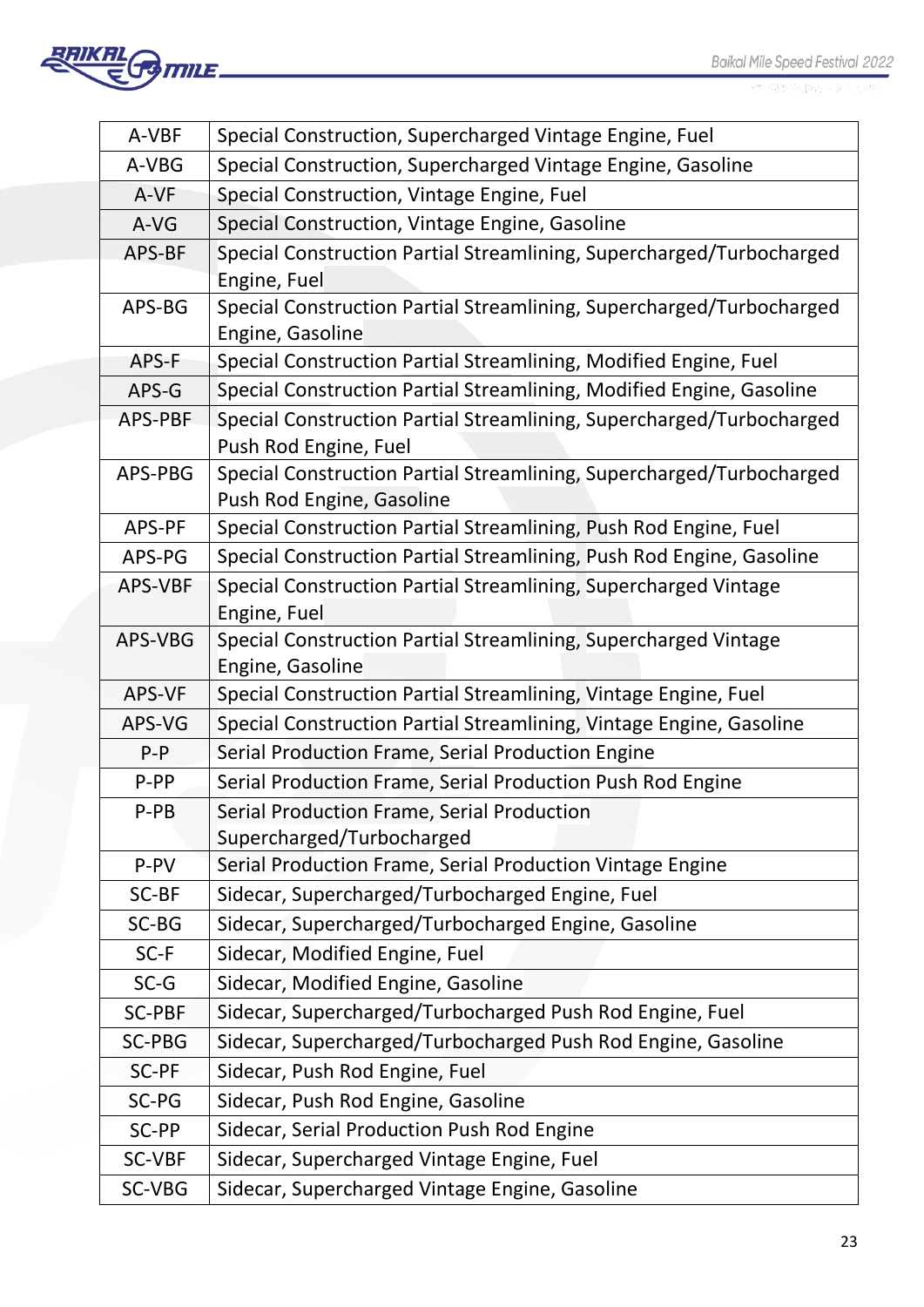

| SC-VF        | Sidecar, Vintage Engine, Fuel                                                     |  |
|--------------|-----------------------------------------------------------------------------------|--|
| SC-VG        | Sidecar, Vintage Engine, Gasoline                                                 |  |
| $M-BF$       | Modified, Supercharged/Turbocharged Engine, Fuel                                  |  |
| M-BG         | Modified, Supercharged/Turbocharged Engine, Gasoline                              |  |
| $M-F$        | Modified, Fuel                                                                    |  |
| $M-G$        | <b>Modified, Gasoline</b>                                                         |  |
| M-PBF        | Modified, Supercharged/Turbocharged Push Rod Engine, Fuel                         |  |
| M-PBG        | Modified Supercharged/Turbocharged Push Rod Engine, Gasoline                      |  |
| M-PF         | Modified, Push Rod Engine, Fuel                                                   |  |
| M-PG         | Modified, Push Rod Engine, Gasoline                                               |  |
| M-VBF        | Modified, Supercharged Vintage Engine, Fuel                                       |  |
| M-VBG        | Modified, Supercharged Vintage Engine, Gasoline                                   |  |
| M-VF         | Modified, Vintage Engine, Fuel                                                    |  |
| M-VG         | Modified, Vintage Engine, Gasoline                                                |  |
| MPS-BF       | Modified Partial Streamlining, Supercharged/Turbocharged Engine,                  |  |
|              | Fuel                                                                              |  |
| MPS-BG       | Modified Partial Streamlining, Supercharged/Turbocharged Engine,                  |  |
|              | Gasoline                                                                          |  |
| MPS-F        | <b>Modified Partial Streamlining, Fuel</b>                                        |  |
| MPS-G        | Modified Partial Streamlining, Gasoline                                           |  |
| MPS-PBF      | Modified Partial Streamlining, Supercharged/Turbocharged Push Rod<br>Engine, Fuel |  |
| MPS-PBG      | Modified Partial Streamlining, Supercharged/Turbocharged Push Rod                 |  |
|              | Engine, Gasoline                                                                  |  |
| MPS-PF       | Modified Partial Streamlining, Push Rod Engine, Fuel                              |  |
| MPS-PG       | Modified Partial Streamlining, Push Rod Engine, Gasoline                          |  |
| MPS-VBF      | Modified Partial Streamlining, Supercharged Vintage Engine, Fuel                  |  |
| MPS-VBG      | Modified Partial Streamlining, Supercharged Vintage Engine, Gasoline              |  |
| MPS-VF       | Modified Partial Streamlining, Vintage Engine, Fuel                               |  |
| MPS-VG       | Modified Partial Streamlining, Vintage Engine, Gasoline                           |  |
| $APS-\Omega$ | Special Construction Partial Streamlining, Steam, Turbine Engine                  |  |
| $P-\Omega$   | Serial Production, Steam, Turbine Engine                                          |  |
| $A-\Omega$   | Special Construction, Steam, Turbine Engine                                       |  |
| $SC-\Omega$  | Sidecar, Steam, Turbine Engine                                                    |  |
| $M-\Omega$   | Modified, Steam, Turbine Engine                                                   |  |
| $MPS-\Omega$ | Modified Partial Streamlining, Steam, Turbine Engine                              |  |
| APS-E        | Special Construction Partial Streamlining, Electric Motor                         |  |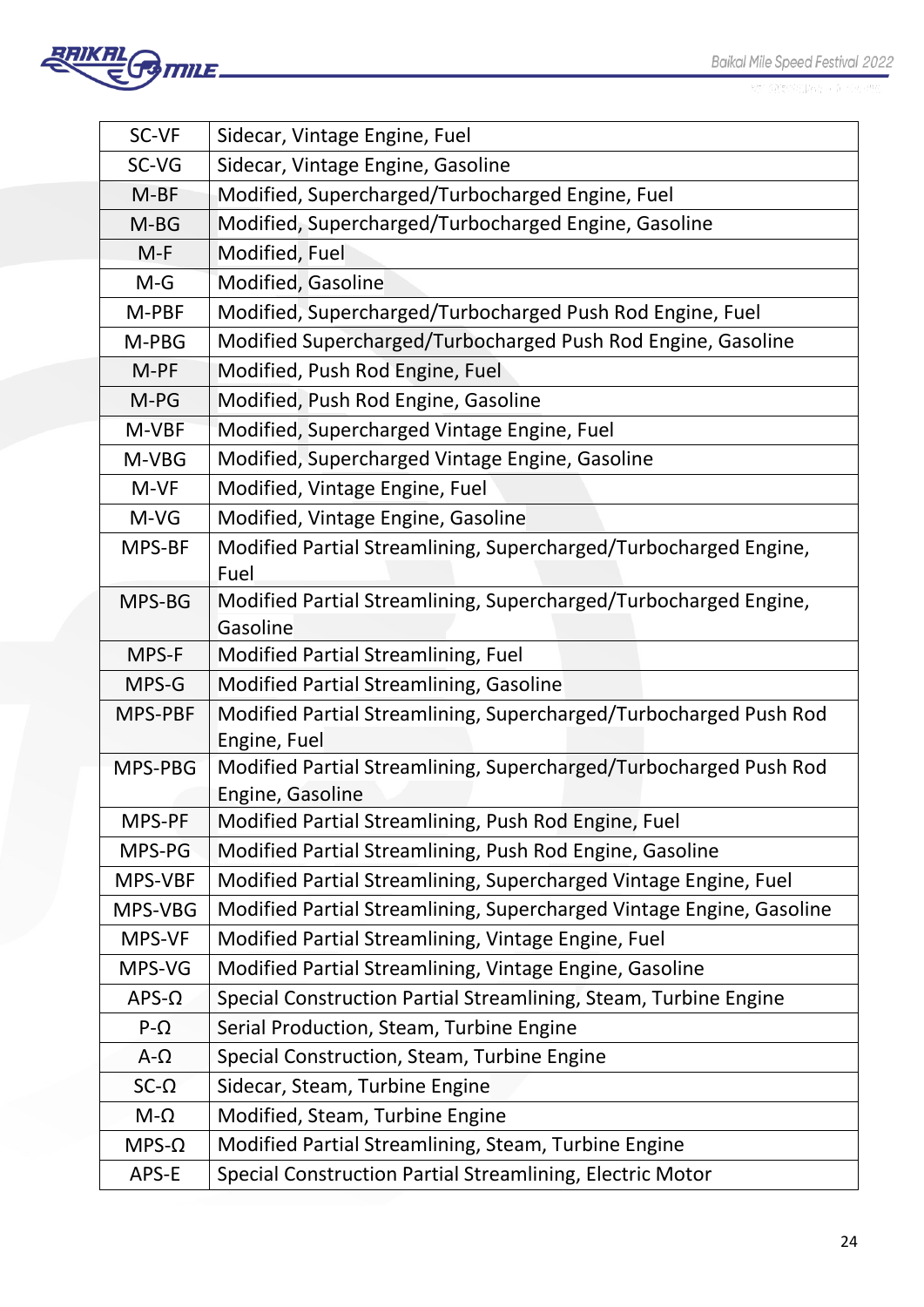

27 GEORARD - 1 MARTA

| $P-E$  | <b>Serial Production, Electric Motor</b>      |
|--------|-----------------------------------------------|
| $A-E$  | <b>Special Construction, Electric Motor</b>   |
| $SC-E$ | Sidecar, Electric Motor                       |
| $M-E$  | Modified, Electric Motor                      |
| MPS-E  | Modified Partial Streamlining, Electric Motor |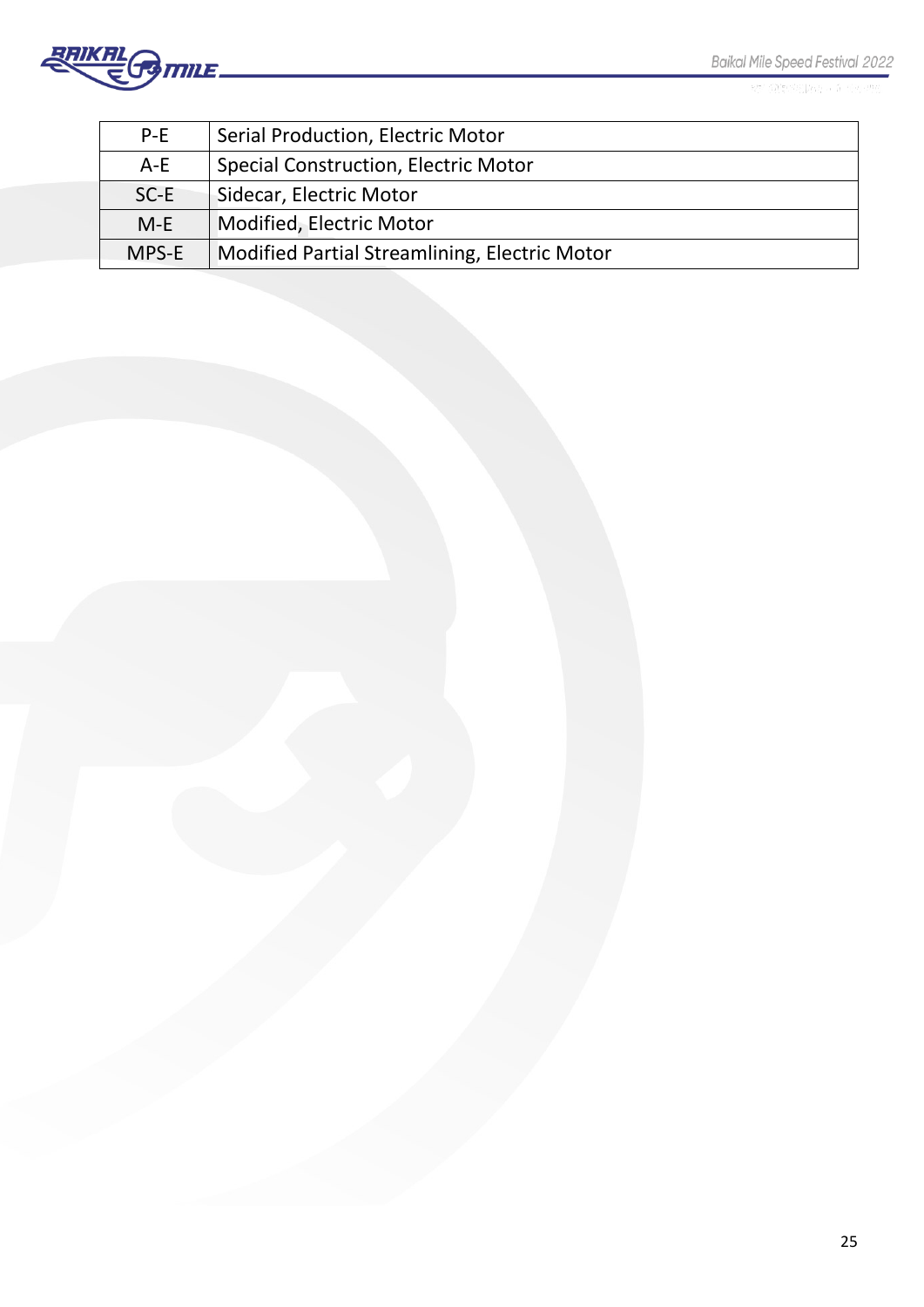

# **3. AUTOMOBILES. TECHNICAL REQUIREMENTS**

Following are the requirements regulating automobiles participating in the «Baikal Mile» competition.

# **3.1. GENERAL REQUIREMENTS TO AUTOMOBILES**

# **3.1.1. Automobile**

An automobile is a land vehicle propelled by its own means, moving on at least four wheels that are not on the same line, which must always be in contact with the ground. Steering must be provided by at least two front wheels. The vehicle must be driven by at least two wheels. One pair of wheels must be on the same transverse centerline.

# **3.1.2. Appearance**

All cars participating in the event must be serviced and presented in a neat appearance. All owners, riders and crew members are responsible for the maintenance of their pit area and will be expected to present a neat and respectable appearance.

# **3.1.3. OEM/original:**

The term «OEM» or «original» is defined as a manufacturer's original equipment for the particular make, model and year of the automobile.

# **3.1.4. Classification of automobiles participating in the Competition is made in order of engine displacement, fuel class, body class, body type.**

# **3.2. TECHNICAL SPECIFICATIONS & REQUIREMENTS TO AUTOMOBILES**

# **3.2.1. Fuel**

In all classes with no restrictions on the fuel used, except electric (E), it is possible to use any liquid fuel.

# **3.2.1.1. Gasoline**

Gasoline must not contain any additional additives that do not meet its specification.

# **3.2.1.2. Diesel**

Diesel must not contain any additional additives that do not meet its specification.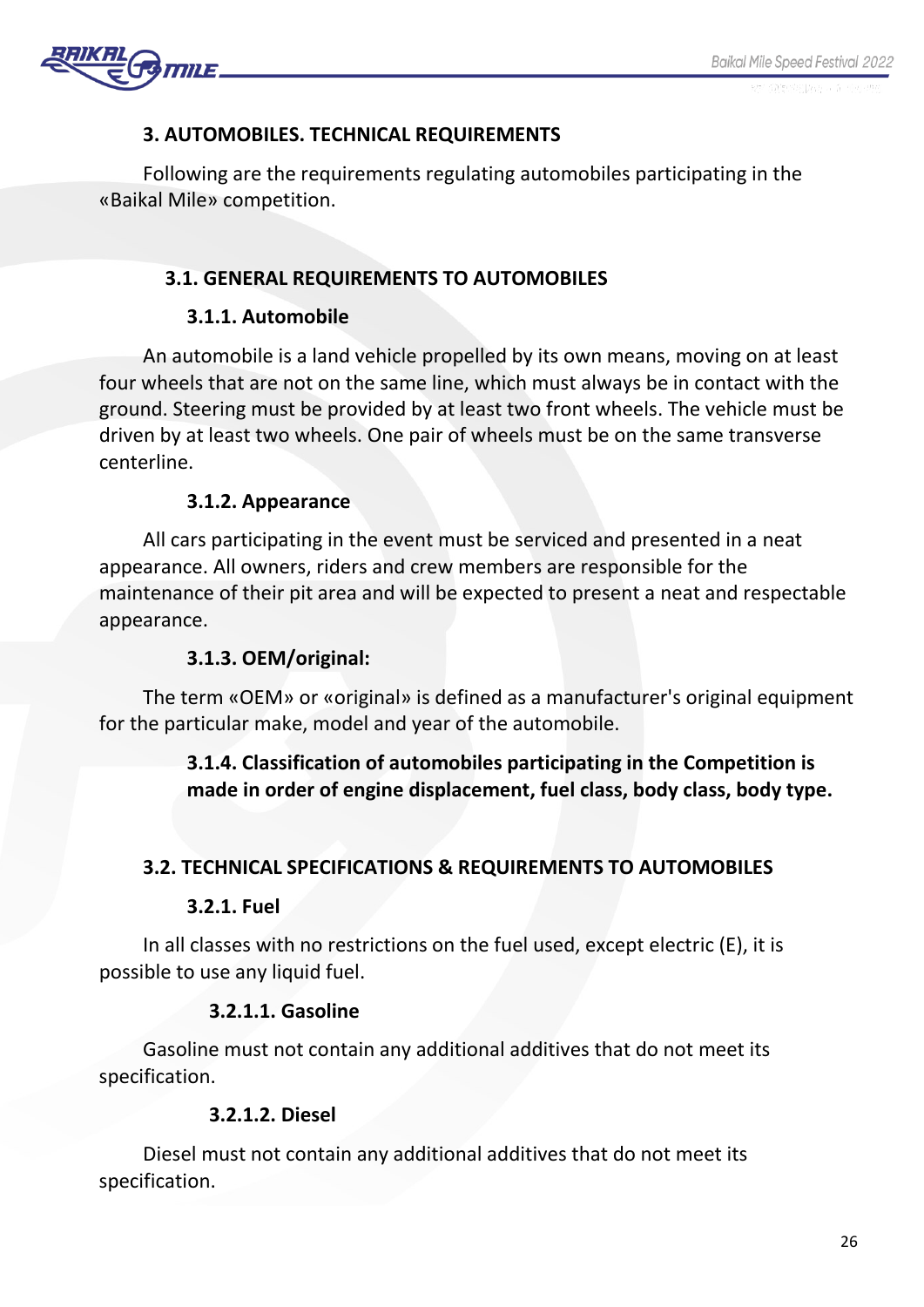

## **3.2.2. Frames/chassis**

Except where expressly prohibited by class rules, any frame/chassis construction may be used. The frame/chassis structure must have sufficient strength to withstand bending or torsion. Full justification for frame/chassis construction strength lies with the owner/driver.

## **3.2.3. Shocks**

A functional shock absorber is required for each sprung wheel (moveable, nonfixed/rigid).

## **3.2.4. Tire requirements**

All tires must have been produced within the last 5 years as of the date of the current event.

It is the responsibility of the participant to check inflation pressures and tire and wheel condition immediately before and after every run.

All automobiles must use tires with corresponding speed index. The required speed rating is governed by the record speed in the class entered. Required speed indexes are indicated in Table 2.

| <b>Maximum allowed speed</b> | <b>Tire speed index</b> |  |
|------------------------------|-------------------------|--|
| 100 km/h                     | J                       |  |
| 110 km/h                     | К                       |  |
| 120 km/h                     | L                       |  |
| 130 km/h                     | M                       |  |
| 140 km/h                     | N                       |  |
| 150 km/h                     | P                       |  |
| 160 km/h                     | Q                       |  |
| 170 km/h                     | $\mathsf R$             |  |
| 180 km/h                     | $\sf S$                 |  |
| 190 km/h                     | T                       |  |
| 200 km/h                     | U                       |  |
| 210 km/h                     | H                       |  |
| 240 km/h                     | $\vee$                  |  |
|                              |                         |  |

Table 2.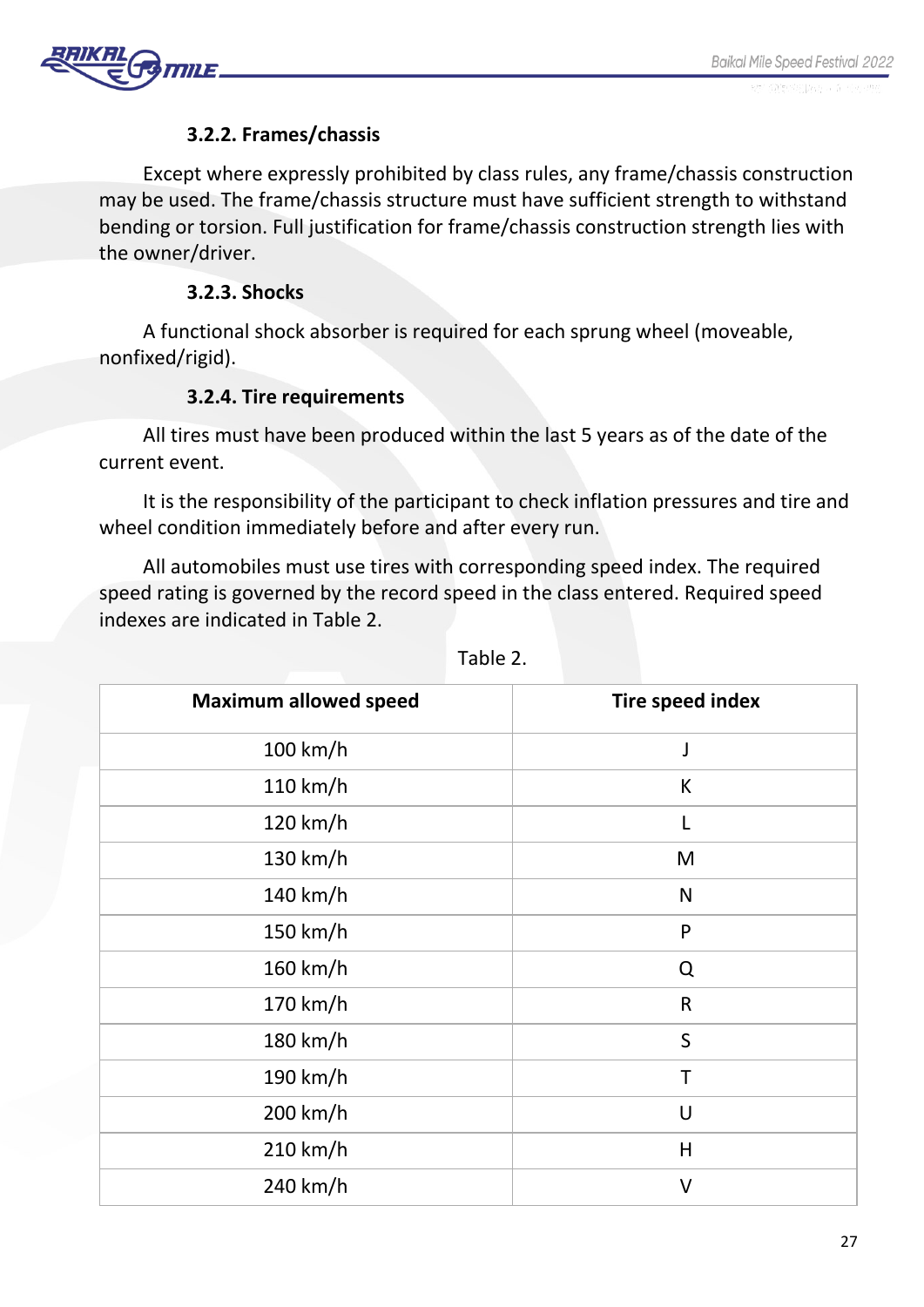

| 270 km/h  | W       |
|-----------|---------|
| 300 km/h  |         |
| >240 km/h | Z or ZR |

During the inspection, the Technical Inspection Committee may verify tires production dates and speed indexes.

#### **3.2.5. Studs**

It is obligatory to use studs in all classes.

Both studded tires, produced by manufacturers for winter time, and tires studded by participants themselves are allowed to the races.

Steel, titanium spikes, spikes made of superalloys that have a quality certificate, or designed directly for mounting in winter tires are allowed.

Through studding (with violation of the cord) – self-tapping, dowels and other homemade means – is allowed, but will entail a speed limit on long routes.

The maximum height of the spike is no more than 28 mm.

It is forbidden to put studs on the side surface of the tire.

It is the responsibility of the owner/driver to ensure correct studding. During the inspection, the Technical Inspection Committee will verify studding of tires before the competitions.

Participants may agree in advance with the Technical Inspection Committee on the choice of tires and studs by e-mail (contact details are in p. 1.4.).

#### **3.2.6. Ballast**

Ballast may be used in all categories. Ballast must be securely mounted with bolts to the frame structure. The use of hose clamps, wire, strapping, tape, and tie wraps, etc. for securing weight or ballast is prohibited.

It is recommended that the ballast be set as low as possible.

#### **3.2.7. Canopies**

Cabs may be covered with any non-flammable material and may be flexible unless otherwise specified in the class rules.

#### **3.2.8. Four-wheel drive**

Four-wheel drive systems are allowed in all classes.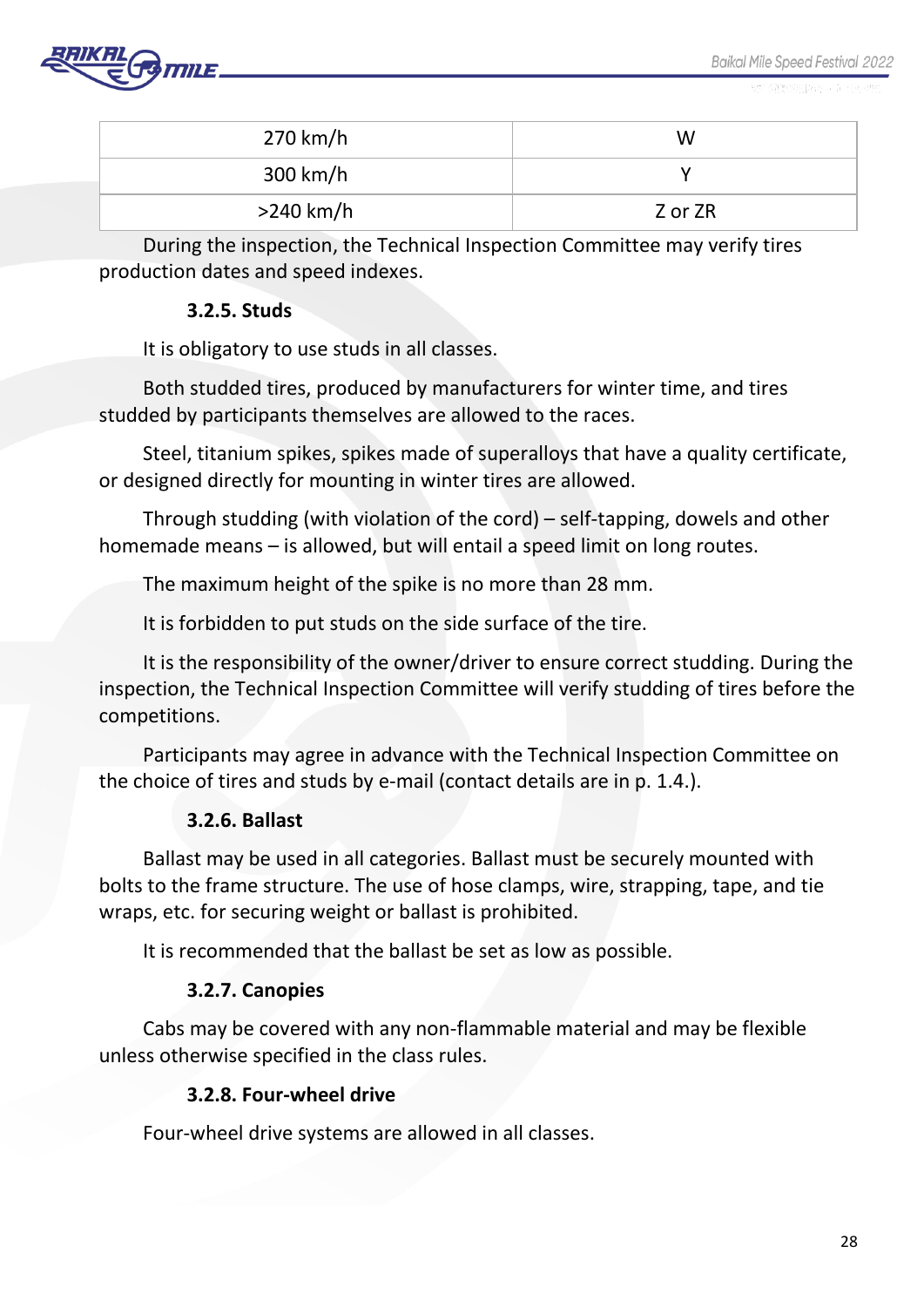

## **3.2.9. Driver's clothing**

All riders must wear a helmet. In vehicles without glass/windshields or windscreens and/or roof, a full-face helmet must be used. Protective driver's suit, gloves and underwear is highly recommended. In vehicles classes with motorcycletype steering, equipment is required according to the section of the regulations for motorcycles (clause 2.3.). All items must be in a clean and serviceable condition.

## **3.2.10. Roll cages**

ВСЕ АВТОМОБИЛИ, УЧАСТВУЮЩИЕ В МЕРОПРИЯТИИ, ДОЛЖНЫ БЫТЬ ОБОРУДОВАНЫ ПОЛНЫМИ КАРКАСАМИ БЕЗОПАСНОСТИ, за исключением класса Р (серийные автомобили) и класса M (модифицированные автомобили) с ограничениями.

ALL CARS, PARTICIPATING IN COMPETITION, MUST BE EQUIPPED WITH A FULL ROLL CAGE, except for the P (Serial Production) and M (Modified) classes with restrictions.

## **3.2.11. Seats**

All cars, participating in competition, except for the P (Serial Production) and M (Modified) classes with restrictions, must be equipped with a special seat designed for racing. The seat must be made of a metal or alloy sufficient to hold the driver under a high load.

The seat must be securely fastened.

# **3.2.12. Seat belts**

All cars, participating in competition, except for the P (Serial Production) and M (Modified) classes with restrictions, must be equipped with a minimum 4-point seat belts.

All belts must be in good condition and have a manufacturer's tag.

SEAT BELTS MUST BE INSTALLED TO THE MANUFACTURER'S SPECIFICATIONS.

# **3.2.13. Driver's compartment**

The driver's compartment must be free from sharp edges, protrusions, brackets, etc. within close proximity of the driver. All enclosed driver's compartments must be equipped with a fresh air intake and adequate venting to carry away fumes.

All driver's compartments, driver's positioning, and surrounding structures must be designed to support good forward vision. All doors, hatches must be able to be opened from both inside and outside the vehicle without the use of tools.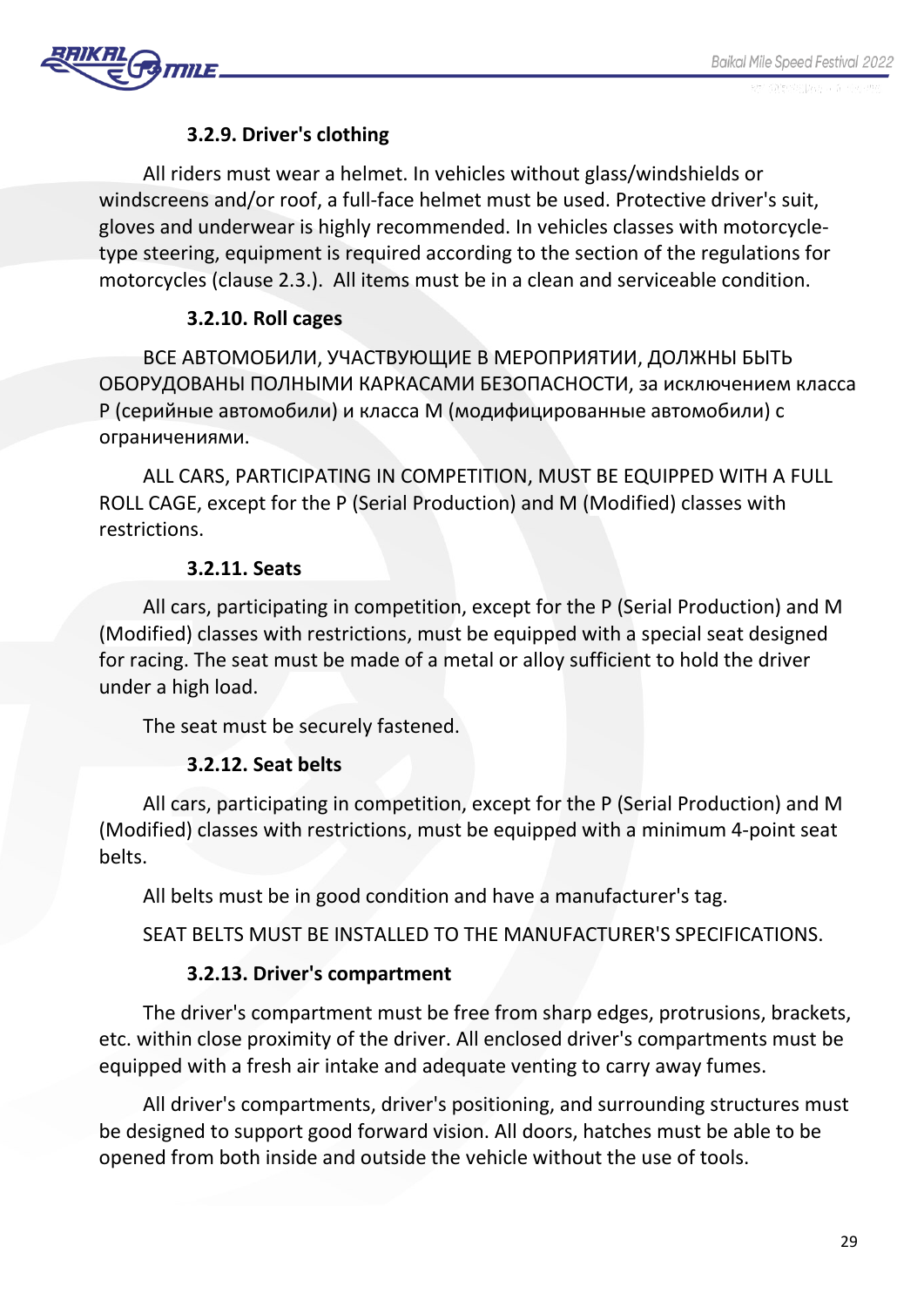

The driver must be able to reach all switches, valves and levers while strapped securely in the seat, shall be able to exit the driver's compartment with ease.

## **3.2.14. Fuel systems**

The complete fuel system must be well constructed and securely mounted. The tank filler cap must be securely mounted.

Plastic fuel lines are not permitted, except certified clear fuel lines. All fuel lines, which are not using original fittings, must use a metal clamp on each connection of flexible fuel line.

All fuel tanks, and shall be isolated from the driver's compartment.

Nitrous oxide tanks or any other type of oxidizer tank are considered the same as fuel tanks and must not be installed in the driver's compartment.

## **3.2.15. Fuel shutoff**

All cars with other than stock fuel system shall have a fuel shut-off within the driver's reach.

#### **3.2.16. Nitrous oxide systems**

Nitrous oxide bottles and lines are considered to be a part of the fuel system and governed by all fuel system requirements (p. 3.2.14.).

Nitrous oxide bottles must be securely mounted with steel straps. When competing in the class G (Gasoline), all nitrous oxide bottles, lines and solenoids must be removed. Injectors may be removed or capped.

The nitrous oxide bottle pressure relief valve shall be vented away from the engine and rider.

## **3.2.17. Throttles**

All cars must be equipped with a self-closing throttle.

## **3.2.18. Batteries**

All batteries must be properly secured with metal hold-downs, framework and fasteners. The use of the original battery holder may not be sufficient.

Both wet cell and dry cell batteries may be mounted in the driver's compartment, however, the batteries must be sealed in a spill-proof box.

## **3.2.19. Steering**

The steering column shall be rigidly mounted. All moving parts must operate freely without excessive play. The steering linkage must have sufficient clearance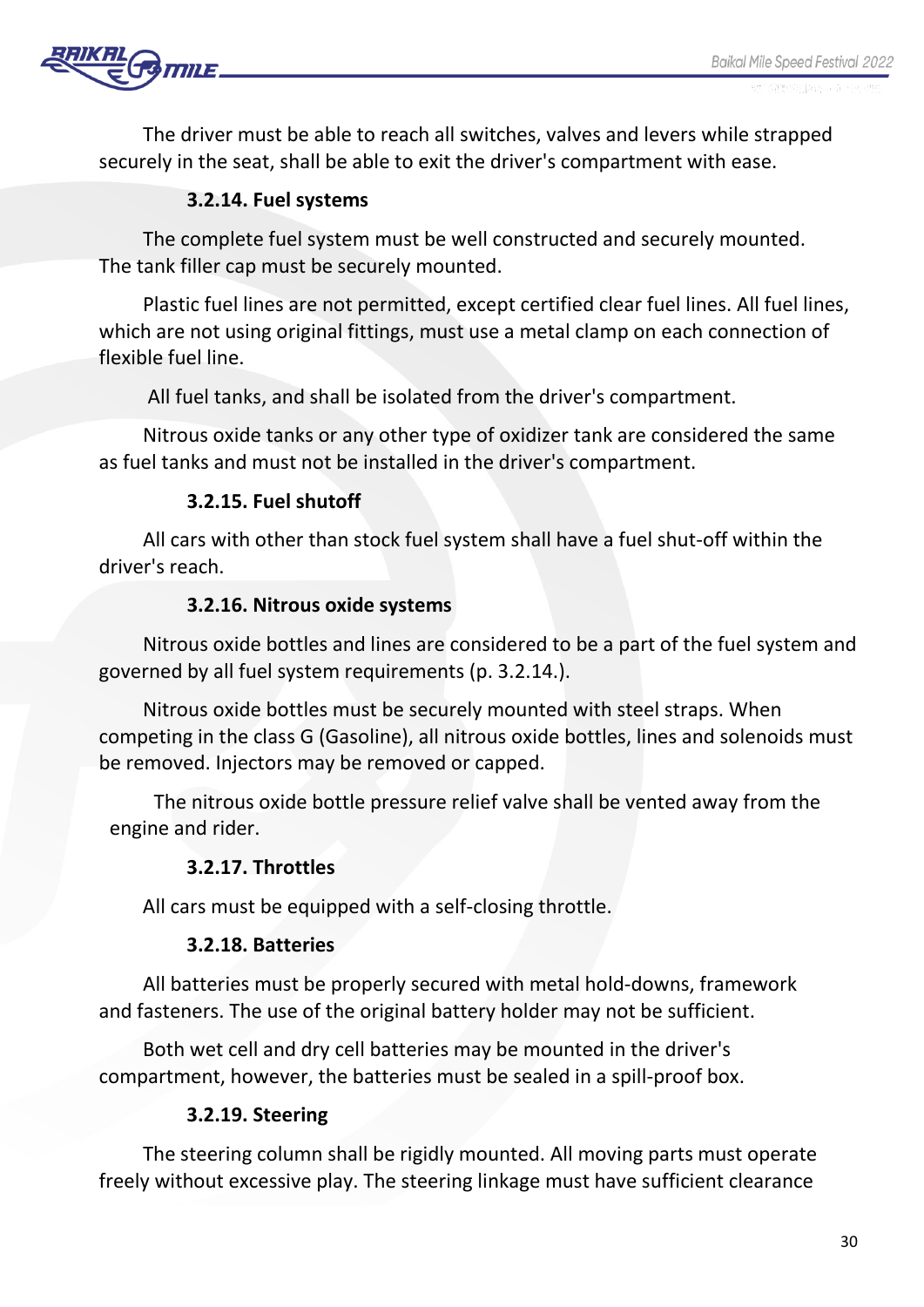

between the body and the chassis. Steering must be assured by at least two (2) front wheels.

It is recommended that all steering system welds must be visually inspected on a frequent basis.

## **3.2.20. Exhaust system**

Exhaust systems may be modified in all categories. Systems must be constructed in such a way that exhaust is directed past or away from the driver, fuel tanks, tires and course.

## **3.2.21. Fire extinguishing systems**

It is recommended to use the automobile fire extinguishing system in all classes.

The application and installation shall be in accordance with the manufacturer's recommendations for the size and shape of the driver's compartment. The discharge rate should be designed to allow sufficient protection for the time it will take the car to stop.

**Note:** precautions must be taken to prevent suffocation of the driver. It is recommended that a cabin ventilation system or oxygen equipment be provided.

#### **3.2.22. Windshields and windscreens**

All non-original windows and windshields, must be made of impact-resistant plastic such as polycarbonate (Lexan) and must provide at least 120 degrees of front visibility.

Windshields are recommended on all open-body vehicles, but must not restrict the driver from entering or exiting.

## **3.2.23. Headlights**

All plastic or glass elements of headlights shall be taped to fix in case of damage. Lamps inside may be rendered inoperative.

## **3.3. CLASSIFICATION BY ENGINE DISPLACEMENT**

Engine classes are indicated in alphabetical form according to the internal combustion engine displacement. Engine displacement is indicated in cubic centimeters.

Engine displacement must not exceed the value in the specified class.

If more than one internal combustion engine is used, the nominal class volume is defined as the sum of the volumes of the engines installed in the vehicle.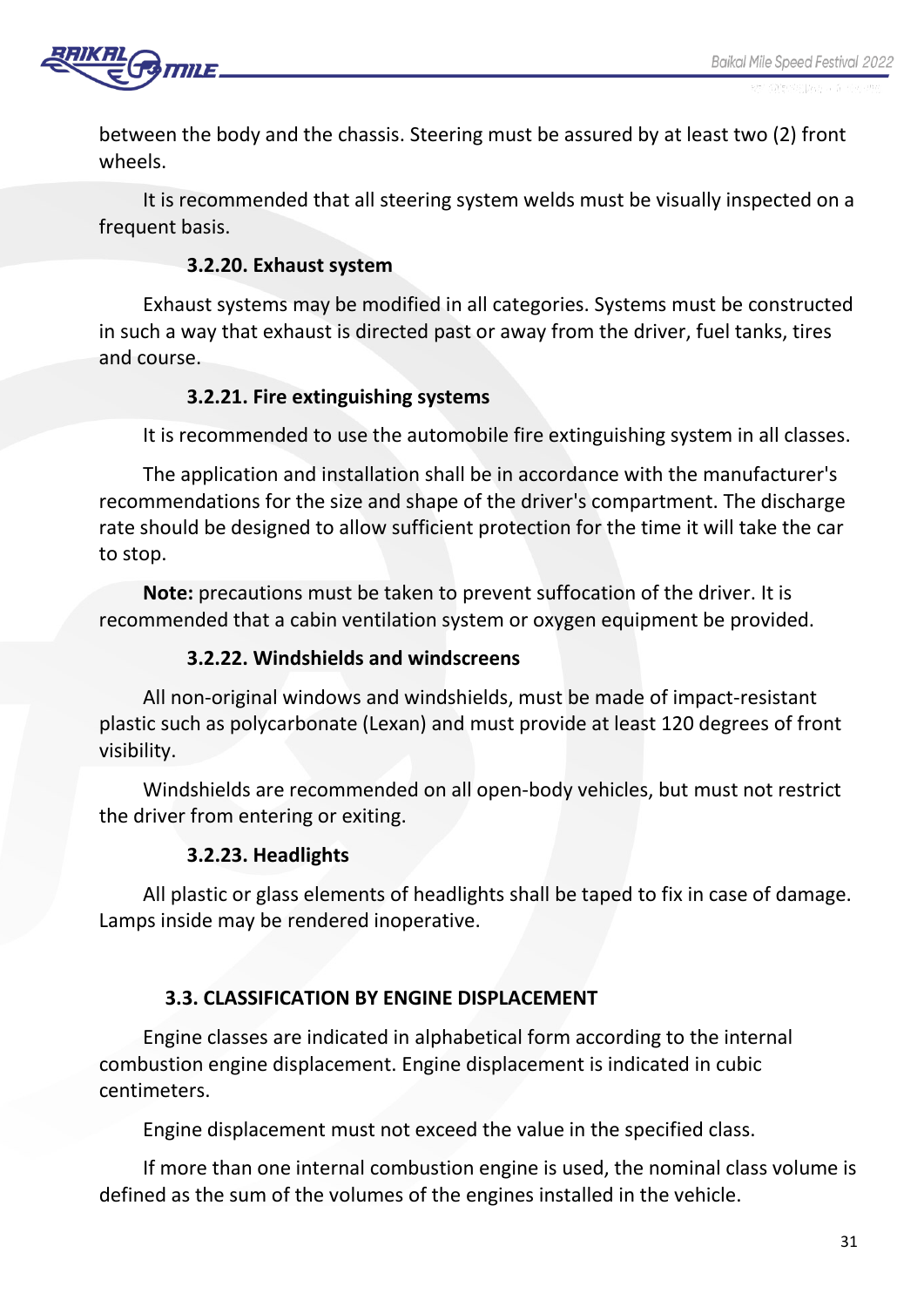

All cars that use ONLY electric motors are in the same class - A.

The class of hybrid cars that use an internal combustion engine and electric motors is indicated by the volume of the internal combustion engine.

| <b>Class designation</b> | <b>Engine displacement</b> |
|--------------------------|----------------------------|
| $\mathsf{A}$             | Over 8001 cc + elecrtic    |
| B                        | 7001-8000 cc               |
| $\mathsf{C}$             | 6001-7000 cc               |
| D                        | 5001-6000 cc               |
| E                        | 4001-5000 cc               |
| F                        | 3001-4000 cc               |
| G                        | 2501-3000 cc               |
| H                        | 2001-2500 cc               |
|                          | 1601-2000 cc               |
|                          | 1001-1600 cc               |
| K                        | 501-1000 cc                |
|                          | 251-500 cc                 |
| M                        | 176-250 cc                 |
| N                        | 100-175 cc                 |
| O                        | До 100 сс                  |

# **3.4. CLASSIFICATION BY FUEL TYPE**

Classification by fuel type is determined by the type of fuel used and is indicated in literal terms.

| <b>Class designation</b> | <b>Fuel type</b> |
|--------------------------|------------------|
| G                        | Gasoline         |
|                          | <b>Diesel</b>    |
|                          | Fuel             |
|                          | Vintage          |
|                          | Electric         |

# **3.4.1. Gasoline – G**

In this class only gasoline is used as fuel. Only gasoline may be used in internal combustion engines, according to the specification in p. 3.2.1.1.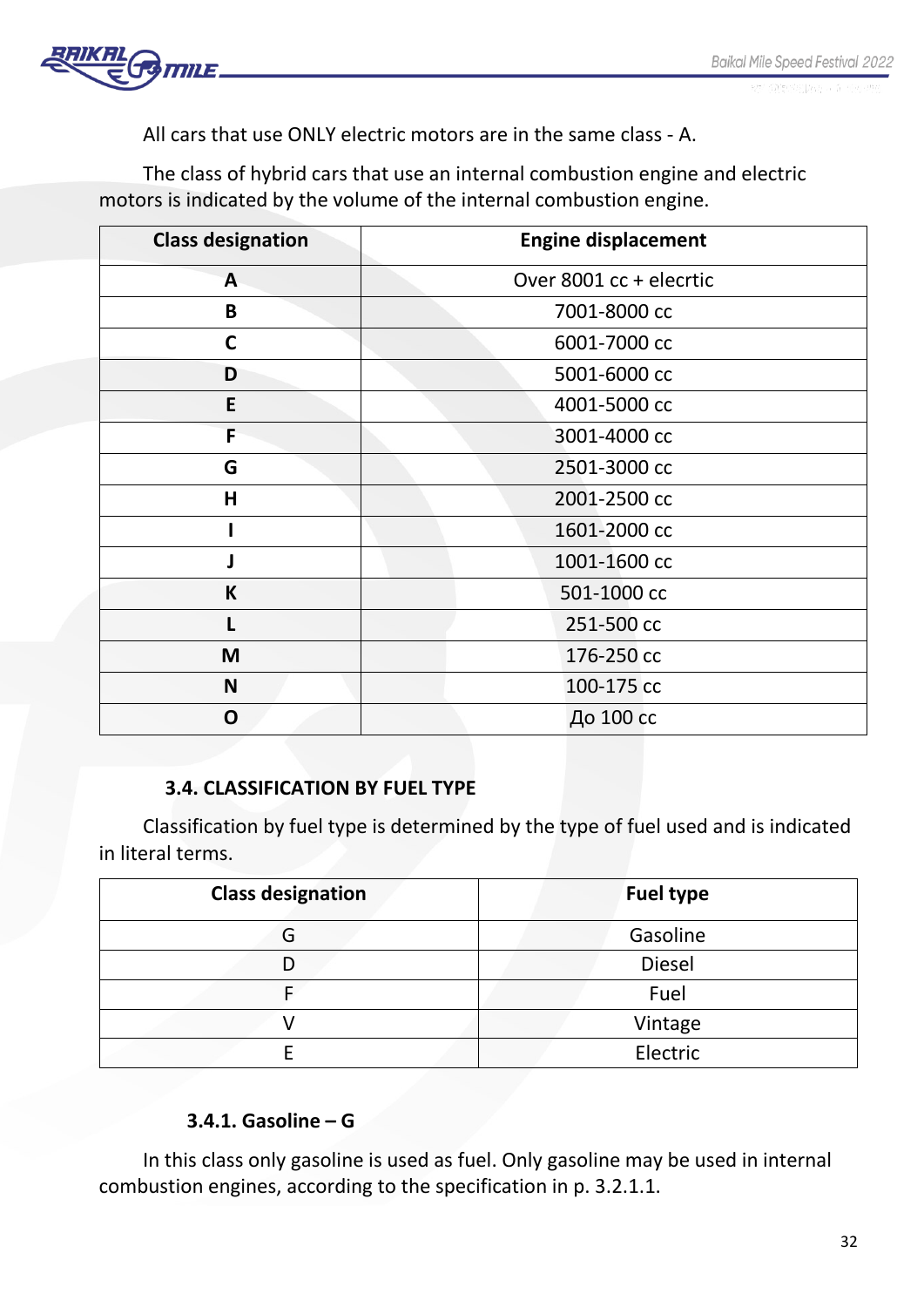The use of turbochargers, mechanical supercharges, injection of nitrous oxide, methanol, water, additional electric motors is prohibited.

# **3.4.2. Diesel – D**

Only diesel may be used in internal combustion engines, according to the specification in p. 3.2.1.2.

Turbochargers and mechanical superchargers are allowed.

Nitrous oxide injection, methanol, water, and auxiliary electric motors are prohibited.

## **3.4.3. Fuel – F**

All liquid fuels and all supercharging, water injection, methanol, nitrous oxide systems are allowed, as well as optional electric motors.

This class includes all vehicles with a hybrid powertrain that includes an internal combustion engine and electric motor/s, as well as energy recovery systems, etc.

# **3.4.4. Vintage – V**

This class includes vehicles produced up to and including 1963, running on any liquid fuel. A prerequisite is that the engine must also have been produced before 1963 inclusive. All supercharging, water injection, methanol, nitrous oxide systems are permitted, even if they are not OEM.

The use of additional electric motors is prohibited.

# **3.4.5. Electric – E**

This class includes vehicles with electric motors ONLY. The power of the electric motors used is not taken into account

# **3.5. CLASSIFICATION BY BODY CLASS**

Classification by body class is based on changes that have been made to the chassis/body of the serial production car.

| <b>Class designation</b> | <b>Body class</b>           |
|--------------------------|-----------------------------|
|                          | <b>Serial Production</b>    |
| М                        | Modified                    |
|                          | <b>Special Construction</b> |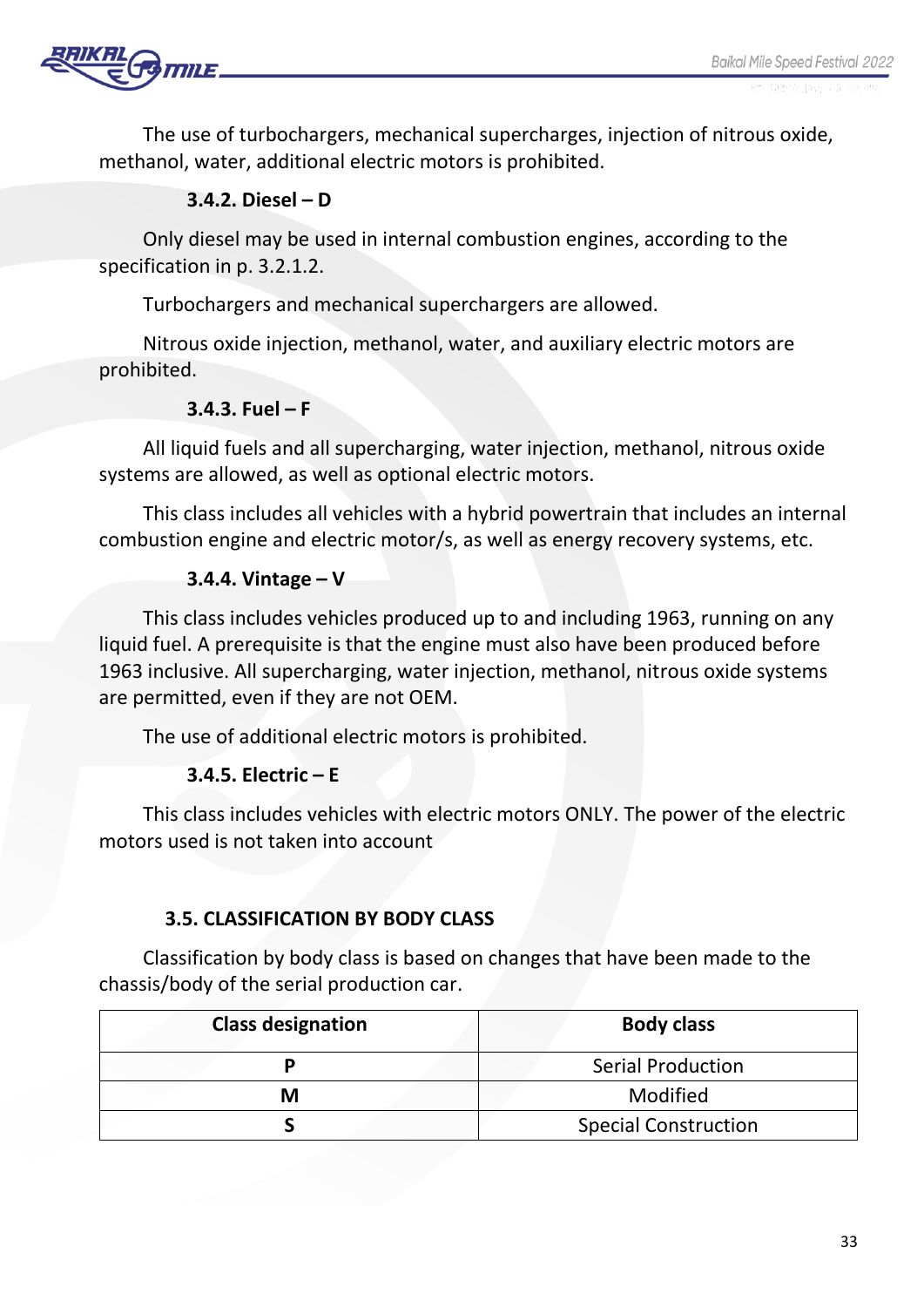

## **3.5.1. Serial Production – P**

This class includes cars that are serial produced and commercially available, have OEM components ONLY.

The use of non-original exhaust systems, brake systems, wheels, sports seats and suspension is allowed.

The car of this class must have a serial production interior, optics and all body panels. Non-original front and side screens and windows, body panels, bumpers, thresholds, spoilers are prohibited.

## **3.5.2. Modified – M**

This class includes cars produced in series, but with serious improvements. It is obligatory to use the original chassis/body.

The presence of a roll-cage, or a fully equipped factory interior that meets all the requirements for production vehicles, is mandatory. In the second case, the use of the seat designed for racing with a minimum of 4-point seat belts is allowed. With the roll-cage, the seat designed for racing with a minimum of 4-point seat belts are mandatory.

Recommended condition – fire extinguishing system.

The use of non-original body panels, body kit, suspension, wheels, exhaust systems, steering systems, windshields and side windows, seats for competitions etc. is allowed.

Reinforcement of the original body/chassis with the round steel tubing and gussets, if they do not replace any bearing part of the body/chassis is allowed. Optics of the car is not important.

Changing the length of the wheelbase by shortening or lengthening the body is prohibited.

# **3.5.3. Special Construction – S**

This class includes cars that have a non-serial production designed body, or a serial production body that has major changes.

A mandatory condition is the presence of a roll-cage and fire extinguishing equipment.

All other parameters are free, but not inconsistent with p. 3.1.1.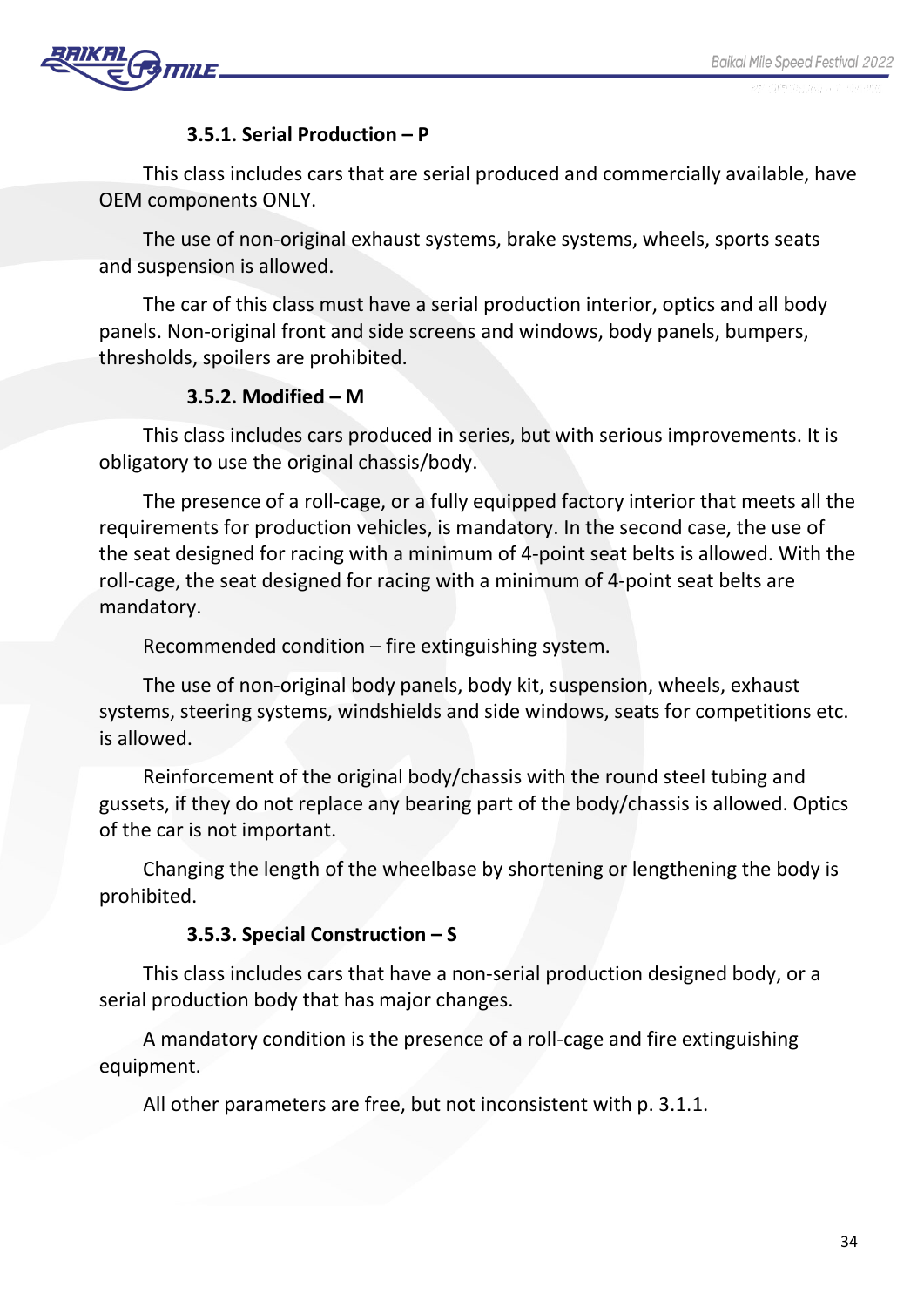

# **3.6. CLASSIFICATION BY BODY TYPE**

| <b>Class designation</b> | <b>Body type</b>            |
|--------------------------|-----------------------------|
|                          | Sedan/Coupe                 |
| <b>LM</b>                | Limousine                   |
| E                        | Hatchback/Station wagon     |
| R                        | Convertible/Roadster        |
| P                        | Pickup                      |
|                          | <b>Truck</b>                |
| M                        | Minivan/Bus                 |
|                          | <b>SUV</b>                  |
| $\mathsf{S}$             | Sportcar                    |
| <b>SS</b>                | Racing car                  |
| <b>AT</b>                | All-terrain vehicle         |
| <b>TAT</b>               | Tracked all-terrain vehicle |
| <b>SM</b>                | Snowmobile                  |
| HC                       | Hovercraft                  |

Classification by body type includes the following categories:

# **3.6.1. Sedan/Coupe – L**

Sedan/coupe is a type of enclosed passenger car body with a trunk, structurally separated from the passenger compartment. There are 2 or 4 doors.

# **3.6.2. Limousine – LM**

Limousine is a type of enclosed passenger car or SUV body, structurally elongated compared to an ordinary car by means of an extended wheelbase. A characteristic feature is the presence of an insert between the front and rear doors or an extended roof behind the rear doors in combination with a glass partition between the front row of seats and the main saloon.

# **3.6.3. Hatchback/Station wagon – E**

Hatchback/Station wagon is a type of enclosed passenger car body with a trunk, structurally integrated with the passenger compartment. There are 3 or 5 doors.

# **3.6.4. Convertible/Roadster – R**

Convertible/Roadster is a type of passenger car with a folding roof. Can have one or two rows of seats, soft or hard folding roof.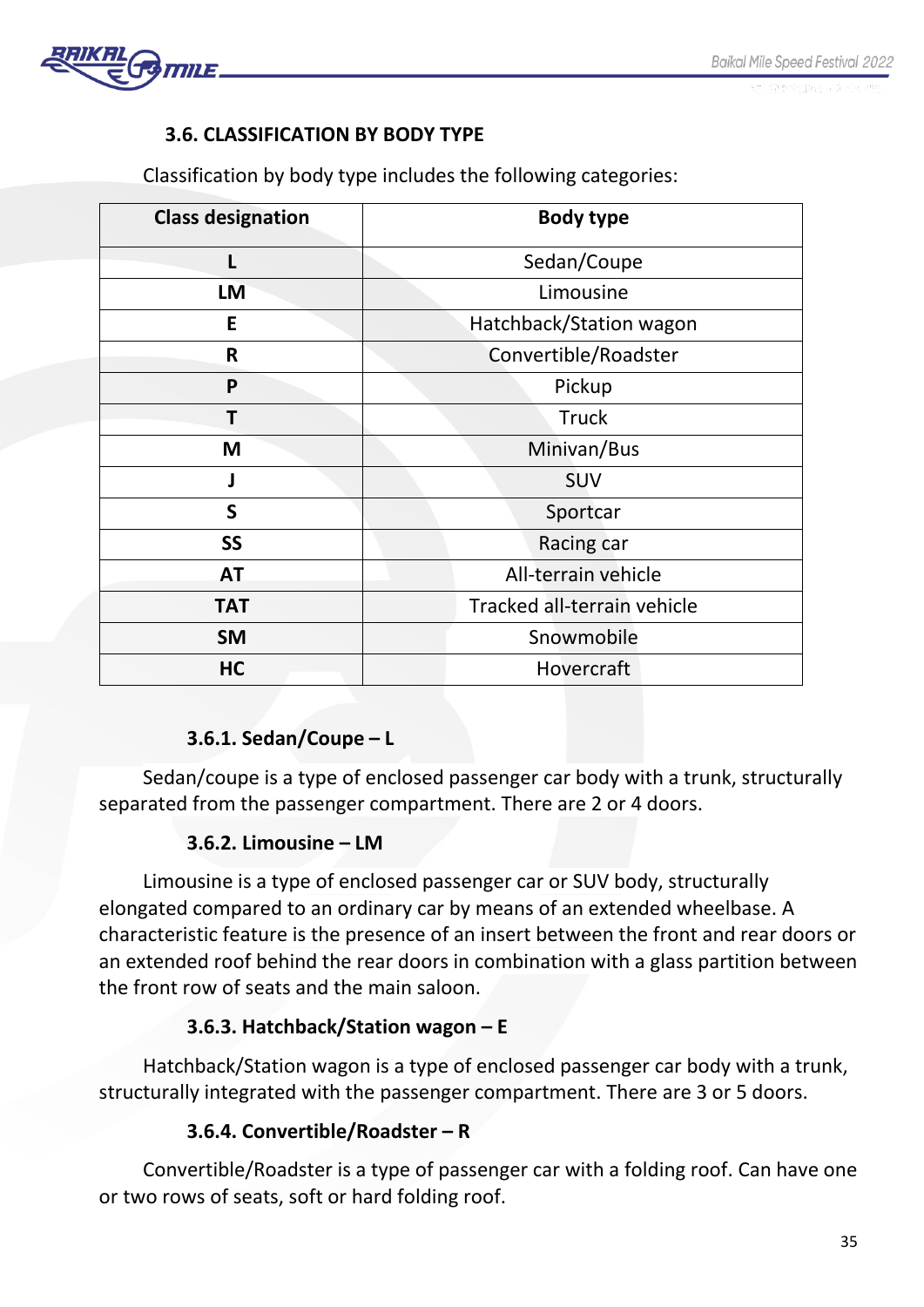

## **3.6.5. Pickup – P**

Pickup truck is a light truck with a closed cab and an open cargo area with low sides and a rear door. Maximum weight is up to 3.5 tons.

## **3.6.6. Truck – T**

Truck is a vehicle, designed to transport cargo in the body or on a cargo platform. The maximum weight is more than 3.5 tons.

## **3.6.7. Minivan/Bus – М**

Minivan/Bus is a passenger car with a single-volume body, has at least three rows of seats and the number of seats 7 or more.

## **3.6.8. SUV – J**

SUV is a type of vehicle officially classified as a light truck (maximum weight is up to 3.5 tons), but designed for everyday use as a passenger transport.

Features: construction with a frame chassis as usual, wagon body type with a high landing of the driver and passengers, usually has three rows of seats, often has increased ground clearance and all-wheel drive.

## **3.6.9. Sportcar – S**

Sportcar – is a class of two-seater passenger cars with higher speed characteristics and, accordingly, increased engine power and low body landing. Unlike racing cars, sports cars are designed to be driven on public roads.

Can have both rigid and folding roof. All models of sports cars are unique and do not have common platforms with coupe cars. Classic representatives of this class cars are Lamborghini, Ferrari, Porsche, etc.

# **3.6.10. Racing car – SS**

Racing cars is the cars designed and built specifically for racing competitions. Unlike sports cars, racing cars have the most lightweight body, which lacks many important control systems and safety components. These vehicles are not allowed on public roads.

## **3.6.11. All-terrain vehicle – AT**

All-terrain vehicle is a cross-country vehicle, designed to move in the absence of roads conditions with controls of automobile or motorcycle type.

# **3.6.12. Tracked all-terrain vehicle – TAT**

Tracked all-terrain vehicle) is a high cross-country vehicle, designed to move in the absence of roads.